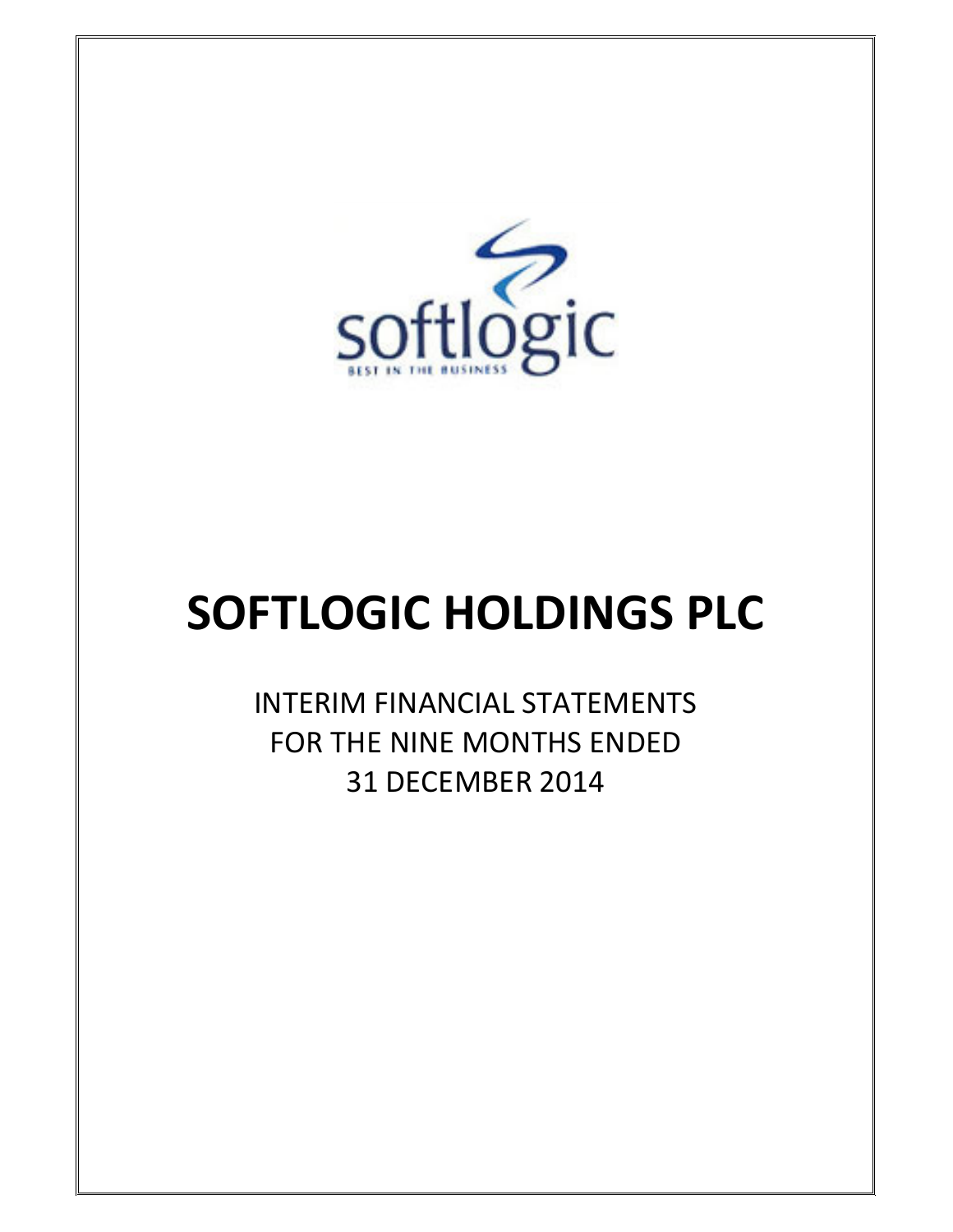Dear Shareholders,

I am pleased to report the third quarter financial results of FY2014/15. Quarterly Group Revenue increased by 46.4% to Rs.11.1 Bn with the cumulative period of performance nearing Rs. 28 Bn, (up 27.7%). This growth momentum was supported by the consolidation of Odel PLC"s results during the quarter in which a period spanning two months was included.

Consequently, retail led the Group"s cumulative turnover with a 30.7% dominant contribution for 1-3QFY15 followed by Healthcare Services with a 22.9%, ICT and Financial Services each contributing 21.9% and 21.2% respectively.

Consolidated Gross Profit was Rs. 4.0 Bn, reflecting an increase of 36.6%, during the third quarter of the financial year with cumulative Gross Profit increasing 25.6% to reach Rs. 10.0 Bn.

Operational expenses increased 41.5% to Rs. 2.9 Bn during the quarter with collective operating expenses for 1-3QFY15 also growing by a similar rate to Rs. 7.7 Bn. The increasing operational expenses can be explained with the Group"s retail expansion and consolidation of Odel PLC. Hence, operating cost margins expanded to 27.6% from 25.0% during the cumulative comparative period. The quarter registered an increase of 37.4% in administrative costs to Rs. 2.3 Bn and 61.0% increase in distribution costs to Rs. 569.4 Mn. Thereby, distribution costs increased to Rs. 1.6 Bn (up 55.8%) while administration costs reached Rs. 6.0 Bn (up 37.0%) for the cumulative period under review.

Finance Income, which registered a 63.1% growth to Rs. 979.5 Mn during the nine-month period, declined during the quarter to post a loss of Rs. 243.5 Mn. This was due to mark-to-market losses on Asian Alliance Insurance PLC"s equity investment portfolio during the quarter. The life insurer"s fixed income also declined with the interest rates edging up slightly in the short term treasury/ bond market during the quarter. Rs. 750.1 Mn (up 42.1%) was transferred as share to life policy holders/insurance contract liabilities during the ninemonth period whilst a reversal transfer of Rs. 135.3 Mn was made during the third quarter on the back of statutory actuarial valuation.

Finance expenses increased by 25.0% to Rs. 753.8 Mn during the quarter; however, the cumulative finance expenses registered a marginal increase to Rs. 2.1 Bn. The increase in Group interest bearing borrowings was partially due to the debt funded acquisition of Odel PLC notwithstanding and Softlogic Finance PLC debenture issue that came in during the period under review. The low market interest rate regime is expected to continue despite the changes at the helm of the Central Bank given the benign trending of inflation.

Group PBT reported Rs. 709.0 Mn during the quarter taking cumulative PBT to Rs. 1.4 Bn (up 39.5%). Profit after tax for the period during the nine months of FY2014/15 amounted to Rs. 1.1 Bn (up by 37.4%) with 3QFY15 reporting Rs. 524.0 Mn.

#### **Information & Communication Technology**

Information & Communication Technology continued on a positive note adding 21.9% to the Group Revenue which increased 34.9% to Rs. 6.1 Bn during the cumulative period (versus 20.8% contribution in 1- 3QFY14). The sector recorded consistent improvement in topline by 54.4% to Rs. 2.4 Bn during the quarter with the seasonal period intervening.

This segment's Operating Profit improved 23.5% to Rs. 635.5 Mn to contribute 19.5% to Group operating profit (Rs. 514.5 Mn which is a 17.4% contribution in the comparative period) during 1-3QFY15.

Sector PBT improved to Rs. 398.6 Mn during the cumulative period (Rs.181.1 Mn during 1-3QFY14) whilst the quarter registered a 180.7% growth to Rs. 134.1 Mn. A decline in finance cost by 28.8% during the nine-month period to Rs. 239.2 Mn also supported the improvement in PBT. ICT, fully-owned sector Holding company, saw its PAT increasing 79.3% to Rs. 313.4 Mn during the nine months.

ICT sector's was driven by the Communications Division with satisfactory performance at the Group"s B2B IT segment.

The aggressive sales team steered the sector performance with a volume driven strategy for its Smart phone range. Softlogic Mobile Distribution (Pvt) Ltd, which was incorporated to handle Samsung distribution, proceeded well closing the period with a positive bottom line during its first month of operation.

#### **Retail**

Retail sector contributed 30.7% to Group turnover registering a 49.8% growth to Rs. 8.5 Bn during the cumulative period with the quarter posting Rs. 4.3 Bn (versus Rs. 2.1 Bn in 3QFY14). This jump in performance is due to post-consolidation of Odel PLC. Two months of Odel"s revenue totalled to Rs. 1.0 Bn. Improving footfalls at our existing showrooms coupled with new brands and store sales of our Consumer Electronics and Branded Apparel business further strengthened this sector"s performance.

Operating profit improved 12.8% to Rs. 792.1 Mn (24.3% contribution to Group). Quarterly operating profit of the sector increased 78.5% to Rs. 456.8 Mn contributing 29.1% to quarterly Group operating profit base.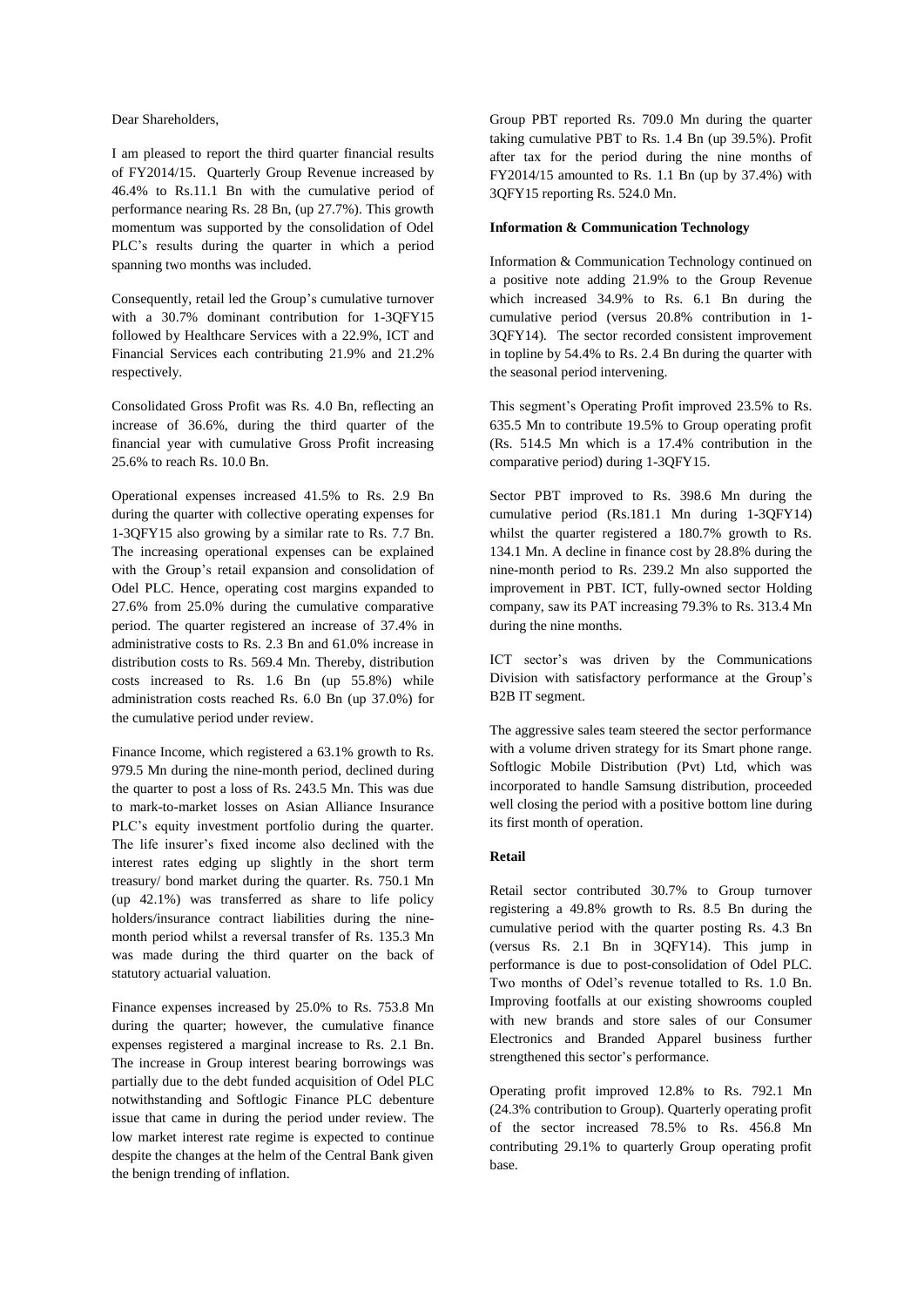Sector's finance cost increased to Rs. 203.1 Mn during 3QFY15 with the cumulative figure moving up 43.6% to Rs. 465.6 Mn. This was primarily due to borrowing to acquire Odel PLC which moved the sector borrowings to Rs. 10.0 Bn as at  $31^{st}$  Dec'14 (Rs. 4.7 Bn as at  $30^{th}$ June"14). Finance Income of the sector declined to Rs. 37.5 Mn during 1-3QFY15 compared with Rs. 76.0 Mn made in the previous period. This was due to a change in sales strategy where our Hire Purchase model focuses on interest free schemes that yield better margins. Hence, sector's PBT dipped 21.1% to Rs. 363.9 Mn for the cumulative period notwithstanding the provisions made for stocks and debtors amounting to Rs. 72 Mn during the same period. The quarter however registered a growth in PBT to Rs. 247.5 Mn (up 11.1%) following Odel"s consolidation. Sector closed the quarter with a PAT of Rs. 212.8 Mn (13.9% increase) whilst the accumulated PAT for the period read Rs. 355.2 Mn.

The Consumer Electronics opened its 195th showroom at Seruwila taking its cumulative retail space to 256,000 sq. ft.

An exclusive "Splash" store was opened in Colombo whilst 'Mothercare' and 'Dockers' were housed at Odel in December. Plans are ahead to strategically place local as well as international apparel brands at Odel retail points. We also entered into franchise agreements with 'Louis Philippe', 'Van Heusen', 'Allen Solly', 'Peter England" and "Puma" during the period.

#### **Healthcare Services**

Asiri chain continued its healthy operations during the quarter with strong performance registered across its three key hospitals; Central Hospital Ltd, Asiri Surgical Hospital PLC and Asiri Hospital Holdings PLC. The sector added Rs. 6.4 Bn to Group topline (22.9% contribution), which is 10.4% growth during 1-3QFY15 with the quarter reporting 8.9% increase to Rs. 2.2 Bn (i.e 19.6% contribution to the Group topline).

Operating Profit of the sector was Rs. 493.9 Mn during the quarter with the cumulative number reading Rs. 1.5 Bn. Finance Income of the cluster moved up to Rs. 67.3 Mn (versus Rs. 33.4 Mn in 1-3QFY14) during the cumulative period. Sector PBT stood at Rs. 347.7 Mn during the quarter with 1-3QFY15 reporting a 5.4% growth to Rs. 1.1 Bn. Segment"s dominant contribution to Group performance continued as it reported Rs. 919.2 Mn for the nine months ended December 2014.

Asiri continued with its investments in advanced medical technology as Central Hospital Ltd successfully launched a state-of-the-art Cardiac Centre in November 2014 which recorded six successful surgeries during its first month of operation.

Preconstruction procedure is in progress and piling / substructural work to commence by April 2015 for Asiri Hospital Kandy (Pvt) Ltd whilst the face-lift of Asiri Hospital Holdings – Kirula Road, and the construction of the new state-of-the-art laboratory building adjacent to the hospital commenced construction in January and targets completion by December 2015.

#### **Financial Services**

Financial Services segment registered a marginal growth in topline to Rs. 5.9 Bn during 1-3QFY15 with its contribution to the Group revenue constituting 21.2% with the quarter generating revenues of Rs. 1.8 Bn.

Asian Alliance Insurance PLC completed a strong year based on the December Financial Year End recording revenue growth of 17% with GWP of R. 4.8 Bn. The Life operation of the company once again more than doubled industry standards to record GWP of Rs. 3.0 Bn which is a 21% growth compared with the previous year and continues to command the highest average policy premium in the industry. The General Insurance business was revamped during the year with special emphasis on re-structuring both Sales and Operations that saw new concepts introduced to the market such as "Drive Thru Insurance" and "365 Day Insurance". General Insurance revenue for the year was Rs. 1.7 Bn, that grew 11% compared with the previous year. The figures reported that correspond to the Group financials show the insurer"s turnover for the nine months ended December 2014 at Rs. 4.5 Bn.

Softlogic Finance PLC progressed steadily over the period to record Total Assets of Rs. 19.5 Bn and is comfortably on track to go past Total Assets of Rs. 20 Bn and Net Capital of Rs. 1.5 Bn prescribed by the Central Bank and due in 2016. The company's Total Assets grew by 23%, whilst Loan Advances increased by 21% to reach Rs. 14.3 Bn. Customer Deposits saw a major increase, growing to Rs. 11.7 Bn whilst recording a substantial increase of 54% compared with the previous year. Similar to other Industry players, the Company was impacted by impairments related to its Leasing and HP portfolio that saw PAT for the nine months subsiding to Rs. 153.0 Mn, yet an increase of 38% compared to the previous year. Net interest income increased 23% to Rs 1.1 Bn and Total Income rose by 32% to Rs 1.4 Bn. The Company has executed a timely change with regard to its Lending Strategy that has seen a healthy state of affairs during the period.

Softlogic Stockbrokers (Pvt) Ltd gained by the resurgence of the Equity market to deliver revenues of Rs. 166.9 Mn for the cumulative period under review and was ranked within the Top 3 in the market.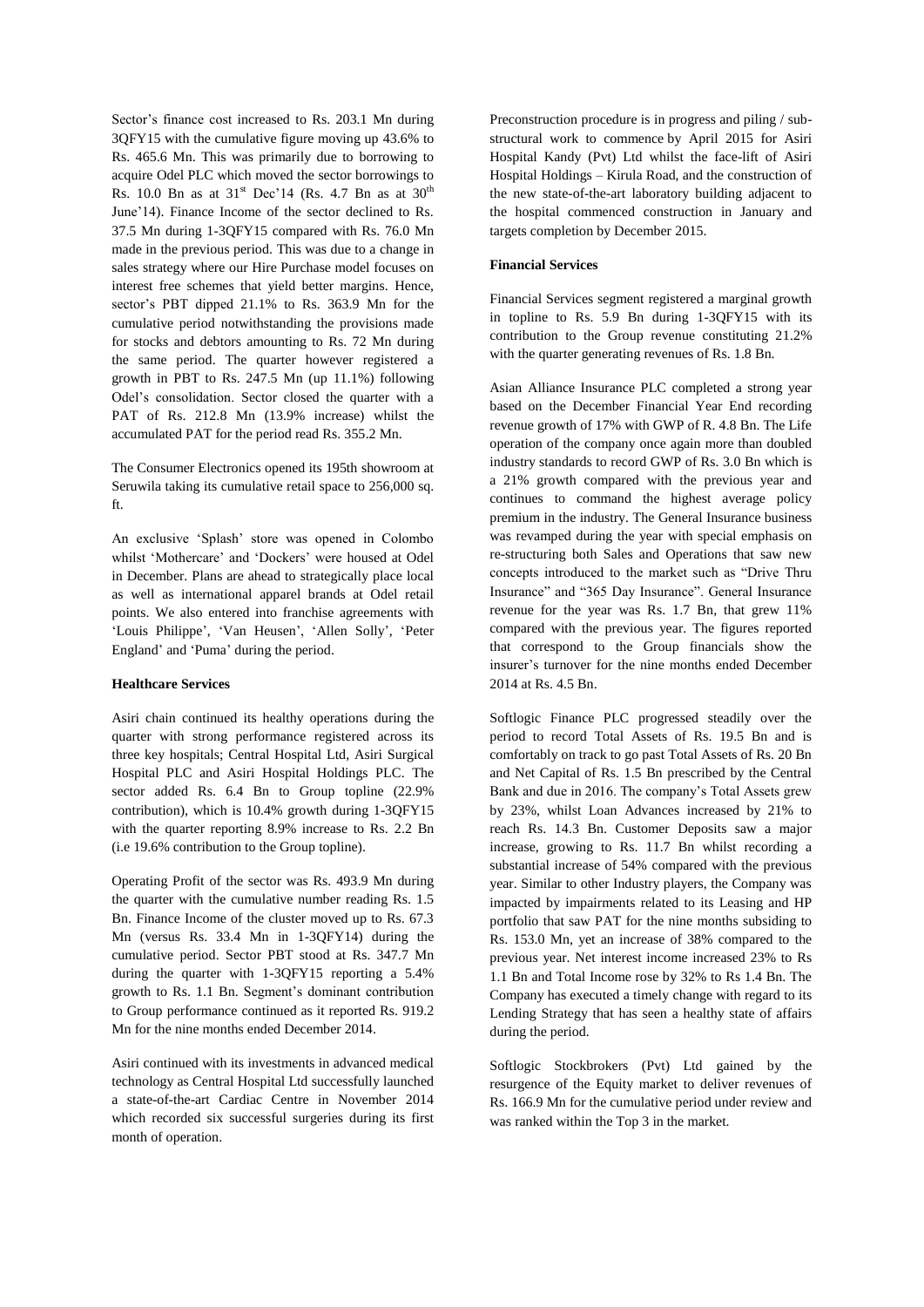#### **Automobile**

Automobile sector revenue recorded an improvement of 83.9% to Rs. 572.3 Mn in 1-3QFY15 with the three months reading Rs. 284.9 Mn (versus Rs. 66.1 Mn). This was primarily led by bus sales, body & paint and after sales unit. However, the sector closed the nine months of FY2014/15 with a loss of Rs. 57.7 Mn Versus a loss Rs. 20.3 Mn in the comparative period due to liquidation of ageing inventory of brands that are not sold any more.

GoSL"s Interim Budget in January relating to the automotive industry was the relaxation of the import point taxes by 15% for vehicles below the engine capacity of 1,000 CC, which has no impact on our business lines. Revision of the excise duty on hybrid motor vehicles and the removal of depreciation table currently used for the import of used motor vehicles are expected to increase demand for brand new gasoline vehicles and hence is expected to have a positive impact on our performance. The import license fee of Rs.1.5 Mn p.a for motor vehicle importers would eliminate small players in the highly fragmented motor industry.

Our King Long bus range made a commendable and notable entry into the bus segment and is fast becoming the bus of choice for passenger transport and tourist operators.

#### **Leisure**

Centara Ceysands Resort & Spa has commenced its first leg of the winter season and is trending ahead of expectations as we foresee strong earnings flow in the fourth quarter of this financial year. Construction of Movenpick City Hotel is progressing well and is in line with our target timelines.

*-sgd-***Ashok Pathirage Chairman 13 February 2015**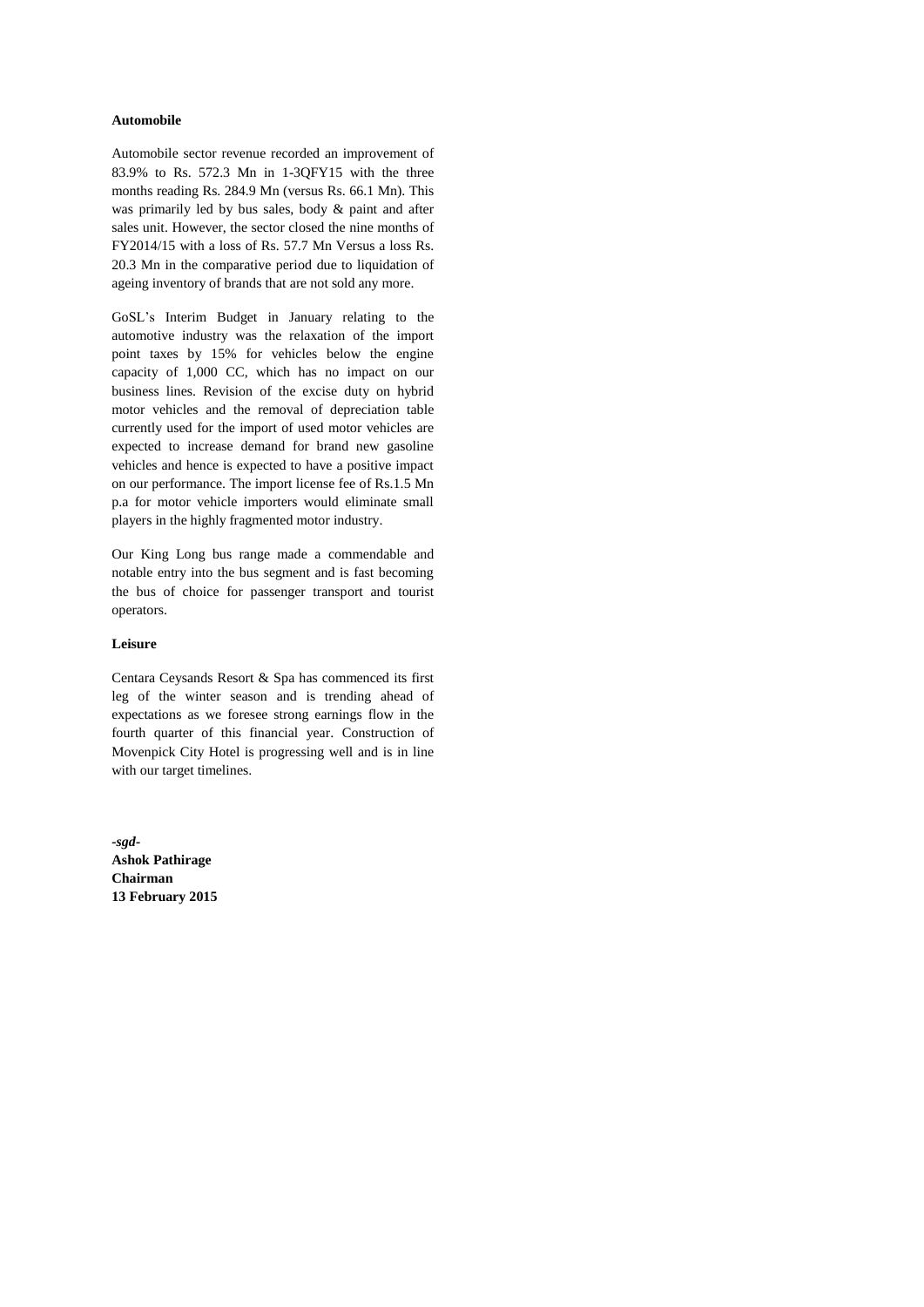#### **CONSOLIDATED INCOME STATEMENT**

| In Rs.                                                                       | <b>Unaudited</b><br>9 months to<br>31-12-2014 | <b>Unaudited</b><br>9 months to<br>31-12-2013 | Change<br>as a<br>%     | <b>Unaudited</b><br>3 months to<br>31-12-2014 | <b>Unaudited</b><br>3 months to<br>31-12-2013 | Change<br>as a<br>%        |
|------------------------------------------------------------------------------|-----------------------------------------------|-----------------------------------------------|-------------------------|-----------------------------------------------|-----------------------------------------------|----------------------------|
| Revenue                                                                      | 27,786,158,197                                | 21,766,743,379                                | 27.65                   | 11,095,370,439                                | 7,580,285,392                                 | 46.37                      |
| Cost of sales                                                                | (17,766,065,514)                              | (13,787,662,218)                              | 28.85                   | (7, 131, 220, 605)                            | (4,678,070,845)                               | 52.44                      |
| Gross profit                                                                 | 10,020,092,683                                | 7,979,081,161                                 | 25.58                   | 3,964,149,834                                 | 2,902,214,547                                 | 36.59                      |
| Other operating income                                                       | 902,883,305                                   | 421,481,276                                   | 114.22                  | 520,881,426                                   | 242,282,953                                   | 114.99                     |
| Distribution expenses                                                        | (1,640,112,910)                               | (1,052,611,708)                               | 55.81                   | (569, 362, 300)                               | (353, 589, 702)                               | 61.02                      |
| Administrative expenses                                                      | (6,025,102,074)                               | (4,396,547,108)                               | 37.04                   | (2,346,047,707)                               | (1,706,981,928)                               | 37.44                      |
| <b>Results from operating activities</b>                                     | 3,257,761,004                                 | 2,951,403,621                                 | 10.38                   | 1,569,621,253                                 | 1,083,925,870                                 | 44.81                      |
| Finance income                                                               | 979,489,378                                   | 600,465,329                                   | 63.12                   | (243, 470, 414)                               | 287,943,813                                   | (184.55)                   |
| Finance expenses                                                             | (2,063,762,696)                               | (2,013,911,368)                               | 2.48                    | (753, 790, 091)                               | (603,037,353)                                 | 25.00                      |
| Net finance cost                                                             | (1,084,273,318)                               | (1,413,446,039)                               | (23.29)                 | (997, 260, 505)                               | (315,093,540)                                 | 216.50                     |
| Change in fair value of investment property                                  |                                               | 7,410,000                                     | (100.00)                |                                               |                                               |                            |
| Share of profit of equity accounted investees                                | 7,480,446                                     | 8,273,133                                     | (9.58)                  | 1,306,648                                     | 906,834                                       | 44.09                      |
| Change in insurance contract liabilities                                     | (750, 143, 860)                               | (528,086,763)                                 | 42.05                   | 135,307,608                                   | (87, 146, 523)                                | (255.26)                   |
| Profit before tax                                                            | 1,430,824,272                                 | 1,025,553,952                                 | 39.52                   | 708,975,004                                   | 682,592,641                                   | 3.87                       |
| Tax expense                                                                  | (327, 669, 262)                               | (222, 433, 575)                               | 47.31                   | (184, 967, 641)                               | (123, 573, 686)                               | 49.68                      |
| Profit for the period                                                        | 1,103,155,010                                 | 803,120,377                                   | 37.36                   | 524,007,363                                   | 559,018,955                                   | (6.26)                     |
| Attributable to:<br>Equity holders of the parent<br>Non-controlling interest | 322,511,299<br>780,643,711<br>1,103,155,010   | 196,274,093<br>606,846,284<br>803,120,377     | 64.32<br>28.64<br>37.36 | 179,128,493<br>344,878,870<br>524,007,363     | 162,524,956<br>396,493,999<br>559,018,955     | 10.22<br>(13.02)<br>(6.26) |
| Earnings per share - Basic (Rs.)                                             | 0.42                                          | 0.25                                          | 64.38                   | 0.23                                          | 0.21                                          | 10.26                      |
| Dividend per share                                                           |                                               | 0.155                                         | (100.00)                |                                               | 0.155                                         | (100.00)                   |

Note : Figures in brackets indicate deductions.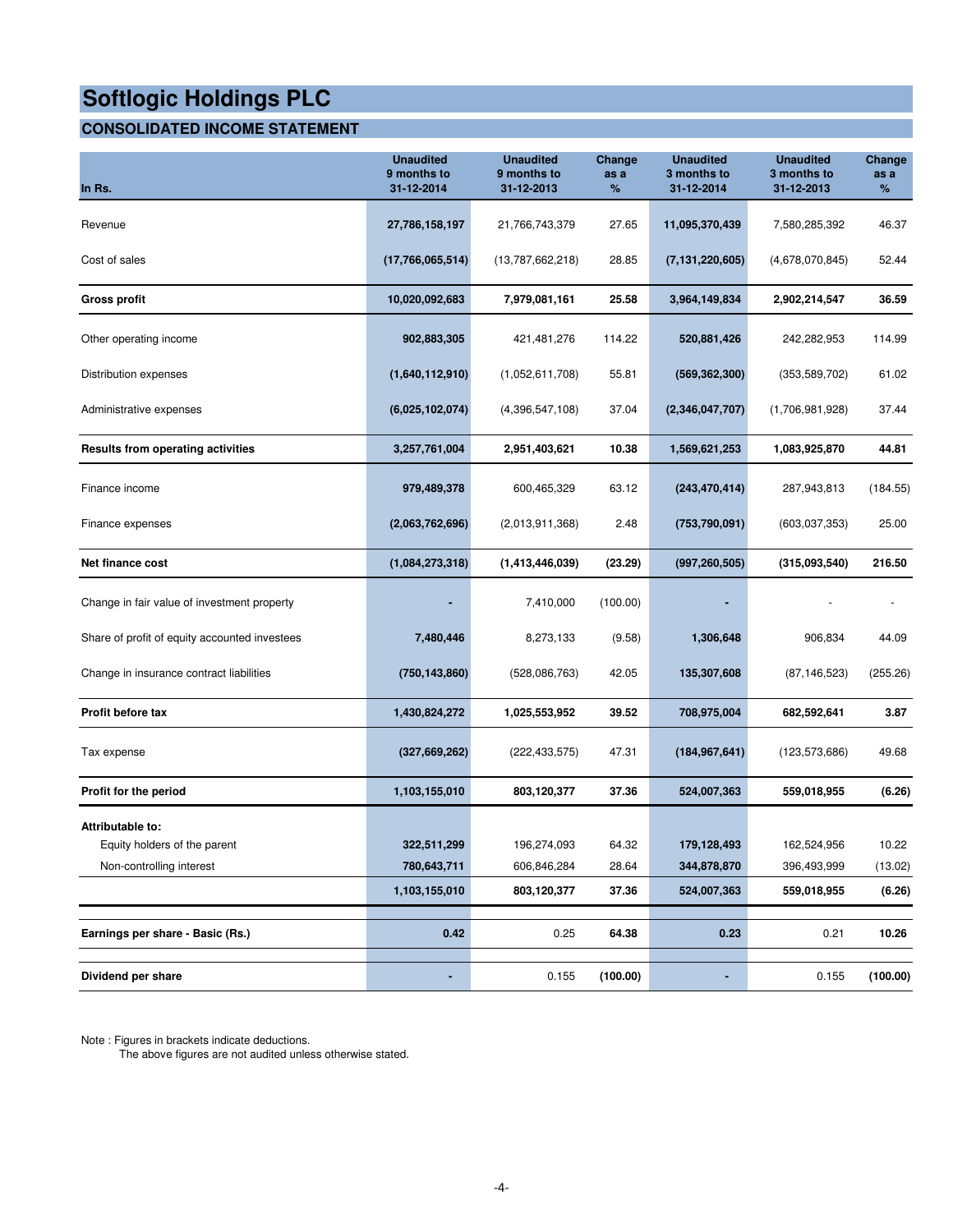#### **CONSOLIDATED STATEMENT OF COMPREHENSIVE INCOME**

| In Rs.                                                                 | <b>Unaudited</b><br>9 months to<br>31-12-2014 | <b>Unaudited</b><br>9 months to<br>31-12-2013 | Change<br>as a<br>% | <b>Unaudited</b><br>3 months to<br>31-12-2014 | <b>Unaudited</b><br>3 months to<br>31-12-2013 | Change<br>as a<br>% |
|------------------------------------------------------------------------|-----------------------------------------------|-----------------------------------------------|---------------------|-----------------------------------------------|-----------------------------------------------|---------------------|
| Profit for the period                                                  | 1,103,155,010                                 | 803,120,377                                   | 37.36               | 524,007,363                                   | 559,018,955                                   | (6.26)              |
| Other comprehensive income                                             |                                               |                                               |                     |                                               |                                               |                     |
| Currency translation of foreign operations                             | 32,056,098                                    | 31,568,508                                    | 1.54                | 11,853,045                                    | 27,192,215                                    | (56.41)             |
| Revaluation of land and buildings                                      |                                               | 60,300,500                                    | (100.00)            |                                               |                                               |                     |
| Net (loss) / gain on available-for-sale financial assets               | 411,648,322                                   | (218, 374, 577)                               | 288.51              | (88,528,045)                                  | 22,868,689                                    | 487.11              |
| Net change in fair value on derivative financial<br>instruments        | 30,540,342                                    |                                               |                     | 30,540,342                                    |                                               |                     |
| Actuarial gains/ (loss) on retirement benefits                         | (29, 981, 181)                                |                                               |                     | 1,380,618                                     |                                               |                     |
| Share of other comprehensive income of equity<br>accounted investments |                                               |                                               |                     |                                               |                                               |                     |
| Tax on other comprehensive income                                      |                                               |                                               |                     |                                               |                                               |                     |
| Other comprehensive income for the period, net of<br>tax               | 444,263,581                                   | (126, 505, 569)                               | 451.18              | (44, 754, 040)                                | 50,060,904                                    | (189.40)            |
| Total comprehensive income for the period, net of                      | 1,547,418,591                                 | 676,614,808                                   | 128.70              | 479,253,323                                   | 609,079,859                                   | (21.32)             |
| tax                                                                    |                                               |                                               |                     |                                               |                                               |                     |
|                                                                        |                                               |                                               |                     |                                               |                                               |                     |
| Attributable to:                                                       |                                               |                                               |                     |                                               |                                               |                     |
| Equity holders of the parent                                           | 546,407,944                                   | 125,645,649                                   | 334.88              | 156,451,415                                   | 199,218,693                                   | (21.47)             |
| Non-controlling interest                                               | 1,001,010,647                                 | 550,969,159                                   | 81.68               | 322,801,908                                   | 409,861,166                                   | (21.24)             |
|                                                                        | 1,547,418,591                                 | 676,614,808                                   | 128.70              | 479,253,323                                   | 609,079,859                                   | (21.32)             |

Note : Figures in brackets indicate deductions.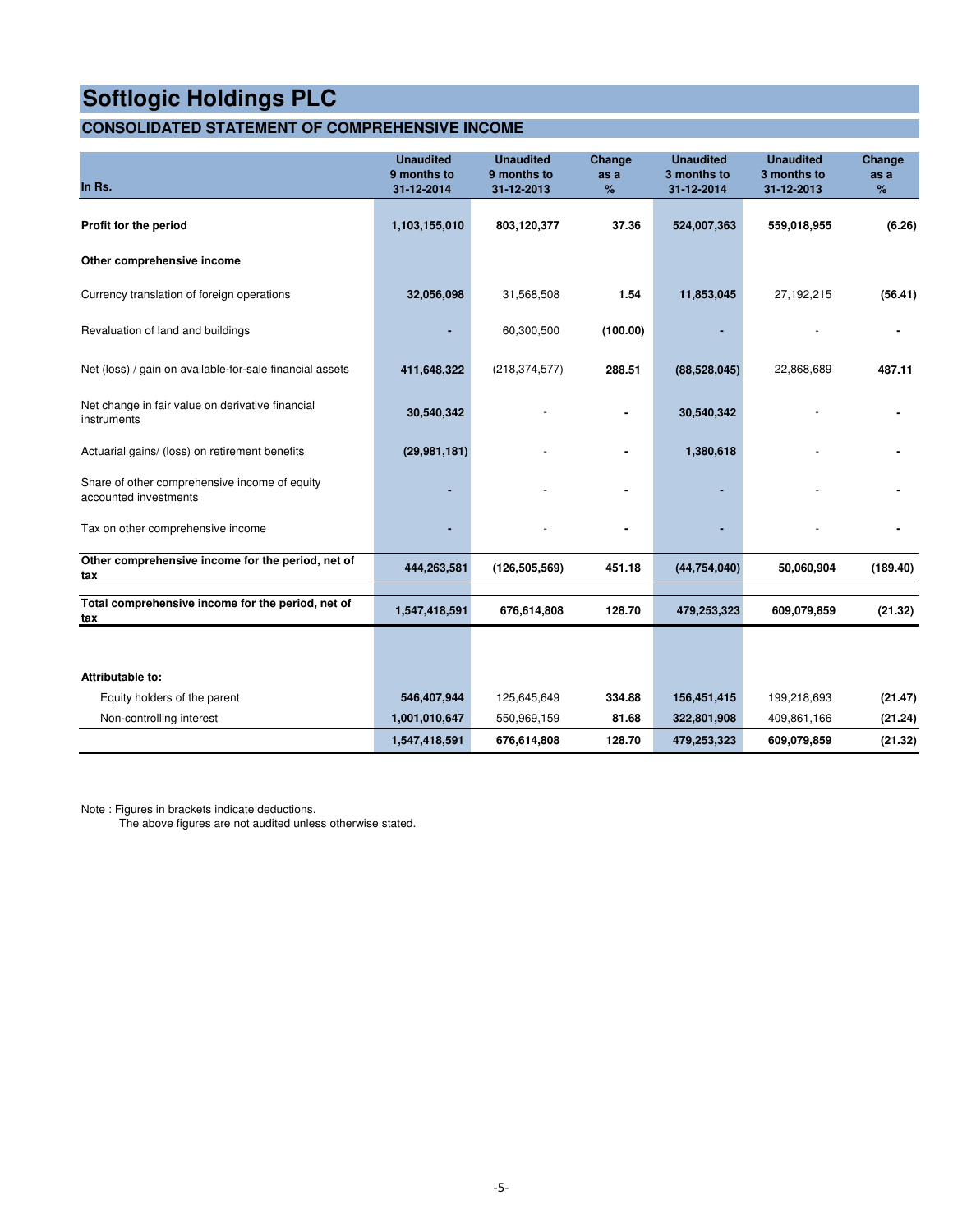#### **CONSOLIDATED STATEMENT OF FINANCIAL POSITION**

|                                                     | <b>Unaudited</b>    | <b>Unaudited</b>    | <b>Audited</b>      |
|-----------------------------------------------------|---------------------|---------------------|---------------------|
| In Rs.                                              | as at<br>31-12-2014 | as at<br>31-12-2013 | as at<br>31-03-2014 |
| <b>ASSETS</b>                                       |                     |                     |                     |
| <b>Non-current assets</b>                           |                     |                     |                     |
| Property, plant and equipment                       | 23,441,383,799      | 16,242,898,219      | 17,538,277,279      |
| Lease rentals paid in advance                       | 855,055,150         | 153,571,423         | 153,312,184         |
| Investment property                                 | 81,510,000          | 2,182,455,500       | 2,266,146,000       |
| Intangible assets                                   | 8,690,556,321       | 7,523,704,676       | 7,731,412,573       |
| Investments in associates                           | 29,132,326          | 37,637,553          | 24,746,404          |
| Other non-current financial assets                  | 8,067,739,363       | 5,965,187,850       | 6,166,907,714       |
| Rental receivable on lease assets and hire purchase | 2,929,363,317       | 4,010,764,269       | 3,738,692,476       |
| Other non-current assets                            | 315,568,858         | 211,638,860         | 142,966,541         |
| Deferred tax assets                                 | 293,571,104         | 271,493,905         | 307,629,785         |
|                                                     | 44,703,880,238      | 36,599,352,255      | 38,070,090,956      |
| <b>Current assets</b>                               |                     |                     |                     |
| Inventories                                         | 6,326,918,437       | 4,324,773,209       | 5,109,353,850       |
| Assets held-for-sale                                | 2,184,636,000       |                     |                     |
| Trade and other receivables                         | 6,943,379,391       | 5,456,710,720       | 5,095,125,317       |
| Loans and advances                                  | 6,155,512,383       | 976,811,190         | 2,077,038,702       |
| Rental receivable on lease assets and hire purchase | 3,459,180,793       | 4,372,044,312       | 4,616,673,501       |
| Amounts due from related parties                    | 539,498             | 53,651,165          | 778,460             |
| Other current assets                                | 3,322,478,942       | 2,263,017,054       | 2,773,900,450       |
| Short term investments                              | 7,693,874,634       | 5,032,539,105       | 6,358,330,664       |
| Cash in hand and at bank                            | 2,522,985,264       | 1,339,698,980       | 1,762,101,994       |
|                                                     | 38,609,505,342      | 23,819,245,735      | 27,793,302,938      |
| Total assets                                        | 83,313,385,580      | 60,418,597,990      | 65,863,393,894      |
|                                                     |                     |                     |                     |
| <b>EQUITY AND LIABILITIES</b>                       |                     |                     |                     |
| Equity attributable to equity holders of the parent |                     |                     |                     |
| Stated capital                                      | 5,089,000,000       | 5,089,000,000       | 5,089,000,000       |
| Revenue reserves                                    | 974,792,622         | 781,159,118         | 628,907,044         |
| Other components of equity                          | 1,312,443,699       | 1,473,748,199       | 1,083,932,574       |
|                                                     | 7,376,236,321       | 7,343,907,317       | 6,801,839,618       |
| Non-controlling interests                           | 8,108,944,803       | 6,728,442,067       | 6,548,905,153       |
| <b>Total equity</b>                                 | 15,485,181,124      | 14,072,349,384      | 13,350,744,771      |
|                                                     |                     |                     |                     |
| <b>Non-current liabilities</b>                      |                     |                     |                     |
| Insurance contract liabilities                      | 4,935,067,218       | 3,746,464,195       | 4,184,923,357       |
| Interest bearing borrowings                         | 22,095,224,511      | 12,438,527,830      | 12,999,848,935      |
| Public deposits                                     | 2,150,894,372       | 1,381,235,904       | 1,885,402,009       |
| Deferred tax liabilities                            | 334,568,893         | 417,605,806         | 332,324,498         |
| Employee benefit liabilities                        | 575,273,031         | 426,601,832         | 444,467,274         |
| Other deferred liabilities                          | 83,590,189          | 83,447,263          | 64,557,961          |
| Other non-current financial liabilities             | 6,260,352           | 1,812,828,000       | 6,260,352           |
|                                                     | 30,180,878,566      | 20,306,710,830      | 19,917,784,386      |
| <b>Current liabilities</b>                          |                     |                     |                     |
| Trade and other payables                            | 5,941,870,848       | 4,858,343,391       | 5,751,656,617       |
| Amounts due to related parties                      | 14,987,529          | 14,551,372          | 19,508,602          |
| Income tax liabilities                              | 207,274,488         | 100,878,152         | 174,142,951         |
| Short term borrowings                               | 13,459,902,375      | 9,525,230,770       | 11,822,115,977      |
| Current portion of interest bearing borrowings      | 3,808,153,335       | 3,075,570,932       | 4,144,437,836       |
| Other current liabilities                           | 2,054,863,052       | 403,718,998         | 712,784,846         |
| Public deposits                                     | 9,584,769,912       | 6,258,638,444       | 7,418,343,338       |
| <b>Bank overdrafts</b>                              | 2,575,504,351       | 1,802,605,717       | 2,551,874,570       |
|                                                     | 37,647,325,890      | 26,039,537,776      | 32,594,864,737      |
| <b>Total equity and liabilities</b>                 | 83,313,385,580      | 60,418,597,990      | 65,863,393,894      |

Note : Figures in brackets indicate deductions. The above figures are not audited unless otherwise stated.

I certify that the financial statements comply with the requirements of the Companies Act No. 7 of 2007.

#### **-sgd-**Group Chief Financial Officer

The Board of directors is responsible for the preparation and presentation of these financial statements.

 **-sgd- -sgd-**Director Director

13 February 2015 Colombo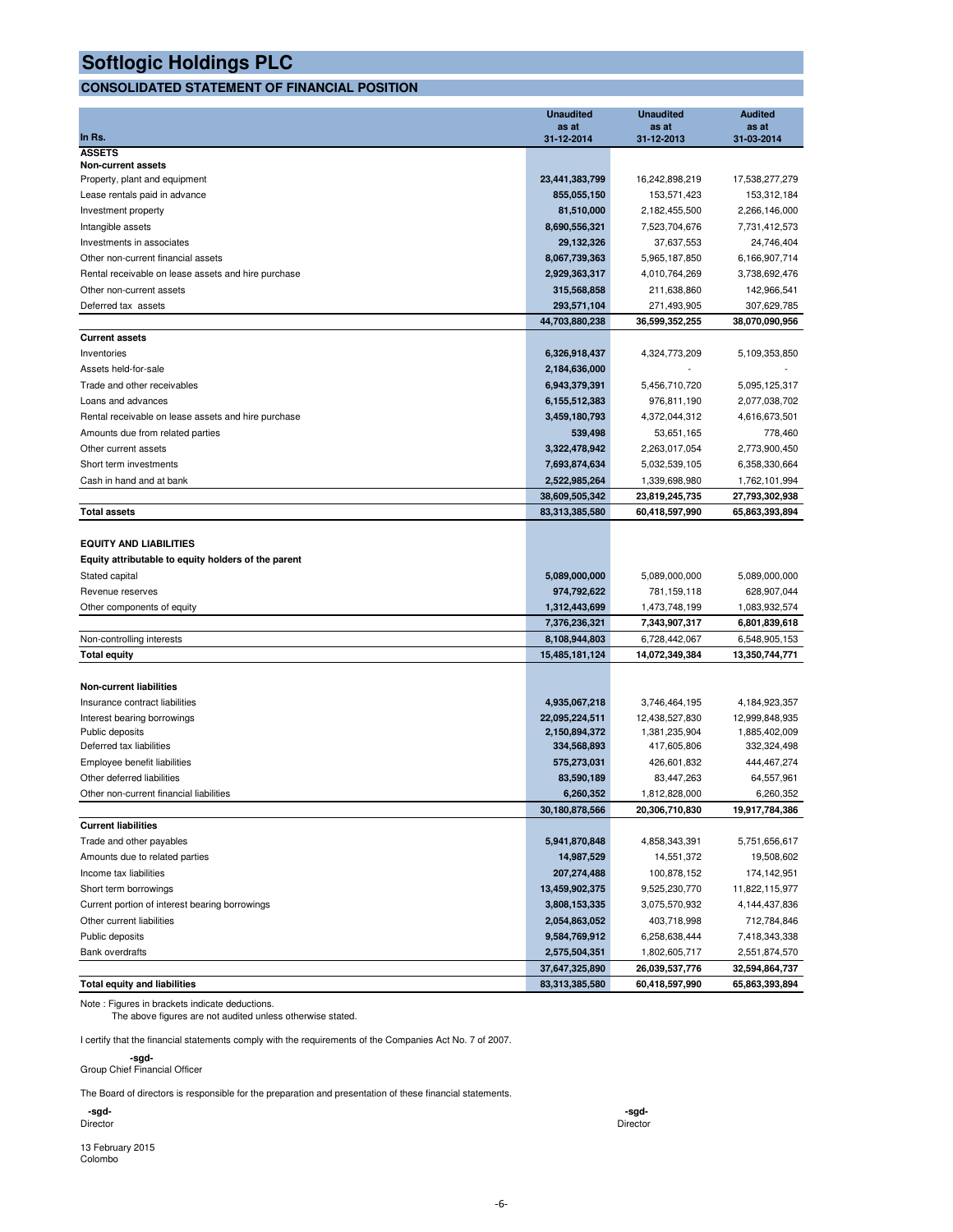#### **CONSOLIDATED CASH FLOW STATEMENT**

| In Rs.                                                                                                       | <b>Unaudited</b><br>9 months to<br>31-12-2014 | <b>Unaudited</b><br>9 months to<br>31-12-2013 | <b>Audited</b><br>12 months to<br>31-03-2014 |
|--------------------------------------------------------------------------------------------------------------|-----------------------------------------------|-----------------------------------------------|----------------------------------------------|
| <b>CASH FLOWS FROM OPERATING ACTIVITIES</b>                                                                  |                                               |                                               |                                              |
| Profit before tax                                                                                            | 1,430,824,272                                 | 1,025,553,952                                 | 1,257,998,837                                |
| <b>Adjustments for:</b>                                                                                      |                                               |                                               |                                              |
| Finance income<br>Finance costs                                                                              | (485, 513, 019)<br>2,063,762,696              | (378, 121, 407)<br>2,013,911,368              | (1, 194, 912, 822)<br>2,660,026,602          |
| Change in fair value of investment property                                                                  |                                               | (7,410,000)                                   | (91, 100, 500)                               |
| Share of results of associates                                                                               | (7,480,446)                                   | (8,273,133)                                   | (13,280,969)                                 |
| Gratuity provision and related costs                                                                         | 86,248,676                                    | 75,618,828                                    | 105,555,003                                  |
| Provision for impairment of receivables<br>Provision for impairment of inventories                           | 68,901,227<br>63,402,375                      |                                               | 34,210,138<br>49,765,780                     |
| Depreciation of property, plant and equipment                                                                | 855,102,427                                   | 650,959,326                                   | 901,836,851                                  |
| Profit on sale of property, plant and equipment                                                              | (15,628,414)                                  | (28, 160, 848)                                | (34,808,911)                                 |
| Profit on sale of short term investments                                                                     | (493,976,359)                                 | (222, 343, 922)                               | (222,795,432)                                |
| Unrealised (gain)/loss on foreign exchange<br>Amortisation / impairment of intangible assets                 | 28,490,121<br>161,088,399                     | 79,067,625<br>129,380,096                     | 25,855,552<br>204,045,351                    |
| Amortisation of prepaid lease rentals                                                                        | 777,700                                       | 777,703                                       | 1,036,927                                    |
| Provision for put option liability                                                                           |                                               |                                               | 6,260,352                                    |
| Increase / (decrease) in deferred income                                                                     | (41, 266, 081)                                | (33, 394, 250)                                | (61, 646, 822)                               |
| Impairment & derecognition of Intangible assets<br>Impairment & derecognition of property, plant & equipment | 15,591,464<br>9,289,573                       |                                               | 29,691,599                                   |
| Profit before working capital changes                                                                        | 3,739,614,611                                 | 3,297,565,338                                 | 3,657,737,536                                |
| (Increase) / decrease in inventories                                                                         | (77,658,125)                                  | (619, 450, 112)                               | (1,453,796,534)                              |
| (Increase) / decrease in trade and other receivable                                                          | (1,700,229,118)                               | (1, 137, 296, 496)                            | (860, 489, 097)                              |
| (Increase) / decrease in loans and advances                                                                  | (4,399,918,402)                               | (629, 362, 744)                               | (818, 798, 373)                              |
| (Increase) / decrease in investments in lease and hire purchase                                              | 1,966,821,867                                 | (1, 117, 610, 896)                            | (1, 102, 821, 152)                           |
| (Increase) / decrease in other current assets<br>(Increase) / decrease in amount due from related parties    | (509, 911, 891)<br>238,962                    | (594, 775, 604)<br>(1,031,288)                | (1, 105, 659, 002)<br>93,603,954             |
| Increase / (decrease) in trade and other payables                                                            | (126, 574, 012)                               | 963,837,135                                   | 1,876,437,387                                |
| Increase / (decrease) in amount due to related parties                                                       | (4,521,073)                                   | (7,469,487)                                   | (2,512,237)                                  |
| Increase / (decrease) in other current liabilities                                                           | 1,336,621,485                                 | 171,258,523                                   | 500,247,453                                  |
| Increase / (decrease) in public deposits                                                                     | 2,431,918,938                                 | 682,923,300                                   | 2,346,794,300                                |
| Increase / (decrease) in Insurance provision<br>Cash generated from / (used in) operations                   | 750,143,861<br>3,406,547,103                  | 528,086,758<br>1,536,674,427                  | 966,545,920<br>4,097,290,155                 |
|                                                                                                              |                                               |                                               |                                              |
| Finance income received                                                                                      | 458,302,807                                   | 261,230,027                                   | 770,592,161                                  |
| Finance expenses paid<br>Dividend received                                                                   | (2,022,577,596)<br>1,000,000                  | (1,934,843,743)<br>27,000,000                 | (2,650,623,018)<br>27,000,000                |
| Tax paid                                                                                                     | (237, 520, 898)                               | (300, 123, 554)                               | (429, 862, 142)                              |
| Gratuity paid/ transfers                                                                                     | (42, 428, 189)                                | (27,646,710)                                  | (38,898,992)                                 |
| Net cash flow from / (used in) operating activities                                                          | 1,563,323,227                                 | (437,709,553)                                 | 1,775,498,164                                |
| CASH FLOWS FROM /(USED IN) INVESTING ACTIVITIES                                                              |                                               |                                               |                                              |
| Purchase and construction of property, plant and equipment                                                   | (2,836,884,281)                               | (2,215,059,191)                               | (3,459,164,705)                              |
| Additions to Lease rentals paid in advance<br>Addition to intangible assets                                  | (702, 520, 660)<br>(51,692,785)               | (22, 722, 587)                                | (305,007,400)                                |
| (Increase)/ decrease in other non current assets                                                             | (137, 361, 661)                               | (131, 810, 751)                               | (63, 138, 432)                               |
| (Purchase) / disposal of short term investments (net)                                                        | 2,176,640,868                                 | (1,422,969,458)                               | 469,049,446                                  |
| Dividends Received                                                                                           | 27,210,212                                    | 89,891,380                                    | 146,289,554                                  |
| (Purchase) / disposal of other non current financial assets<br>Acquisition of business, net of cash acquired | (1,208,161,227)<br>(5,629,455,225)            | 531,030,908                                   | (1,989,235,451)                              |
| Proceeds from disposal of controlling interest                                                               | 429,264,107                                   |                                               |                                              |
| Proceeds from sale of property, plant and equipment                                                          | 44.289.912                                    | 80 695 961                                    | 91 402 882                                   |
| Net cash flow used in investing activities                                                                   | (7,888,670,740)                               | (3,090,943,738)                               | (5, 109, 804, 106)                           |
| CASH FLOWS FROM / (USED IN) FINANCING ACTIVITIES                                                             |                                               |                                               |                                              |
| Dividend paid to non controlling interest                                                                    | (87, 538, 128)                                | (26, 227, 352)                                | (613, 590, 164)                              |
| Proceeds from shareholders with non-controlling interest on issue of rights in subsidiaries                  | 177,776,292                                   |                                               |                                              |
| Proceeds from long term borrowings                                                                           | 12,563,810,990                                | 5,067,310,101                                 | 7,546,880,910                                |
| (Increase) / decrease of controlling interest<br>Repayment of long term borrowings                           | (243,868,018)<br>(5,358,770,238)              | (119,950,951)<br>(2,522,320,330)              | (2,529,972,054)<br>(3,554,156,028)           |
| Proceeds from / (repayment of) short term borrowings (net)                                                   | 1,711,246,398                                 | 2,206,454,775                                 | 4,643,339,981                                |
| Direct cost on issue of shares                                                                               | (14,069,728)                                  | (2,000,000)                                   | (5,871,054)                                  |
| Unamortisation of debenture issue expense/ loan processing fee                                               |                                               |                                               | (20, 136, 995)                               |
| Dividend paid to equity holders of parent                                                                    |                                               | (120, 745, 000)                               | (120, 033, 286)                              |
| Net cash flow from financing activities                                                                      | 8,748,587,568                                 | 4,482,521,243                                 | 5,346,461,310                                |
| NET INCREASE / (DECREASE) IN CASH AND CASH EQUIVALENTS                                                       | 2,423,240,055                                 | 953,867,952                                   | 2,012,155,368                                |
| CASH AND CASH EQUIVALENTS AT THE BEGINNING                                                                   | 1,700,038,527                                 | (312, 393, 037)                               | (312, 393, 037)                              |
| Effect of exchange rate changes<br>CASH AND CASH EQUIVALENTS AT THE END                                      | 73,700<br>4,123,352,282                       | (34, 772)<br>641,440,143                      | 276,196<br>1,700,038,527                     |
| ANALYSIS OF CASH AND CASH EQUIVALENTS                                                                        |                                               |                                               |                                              |
| <b>Favourable balances</b>                                                                                   |                                               |                                               |                                              |
| Cash in hand and at bank                                                                                     | 2,522,985,264                                 | 1,339,698,980                                 | 1,762,101,994                                |
| Short term investments                                                                                       | 4,175,871,369                                 | 1,104,346,880                                 | 2,489,811,103                                |
| Unfavourable balances<br><b>Bank overdrafts</b>                                                              | (2,575,504,351)                               | (1,802,605,717)                               | (2,551,874,570)                              |
| Cash and cash equivalents                                                                                    | 4,123,352,282                                 | 641,440,143                                   | 1,700,038,527                                |

Note : Figures in brackets indicate deductions. The above figures are not audited unless otherwise stated.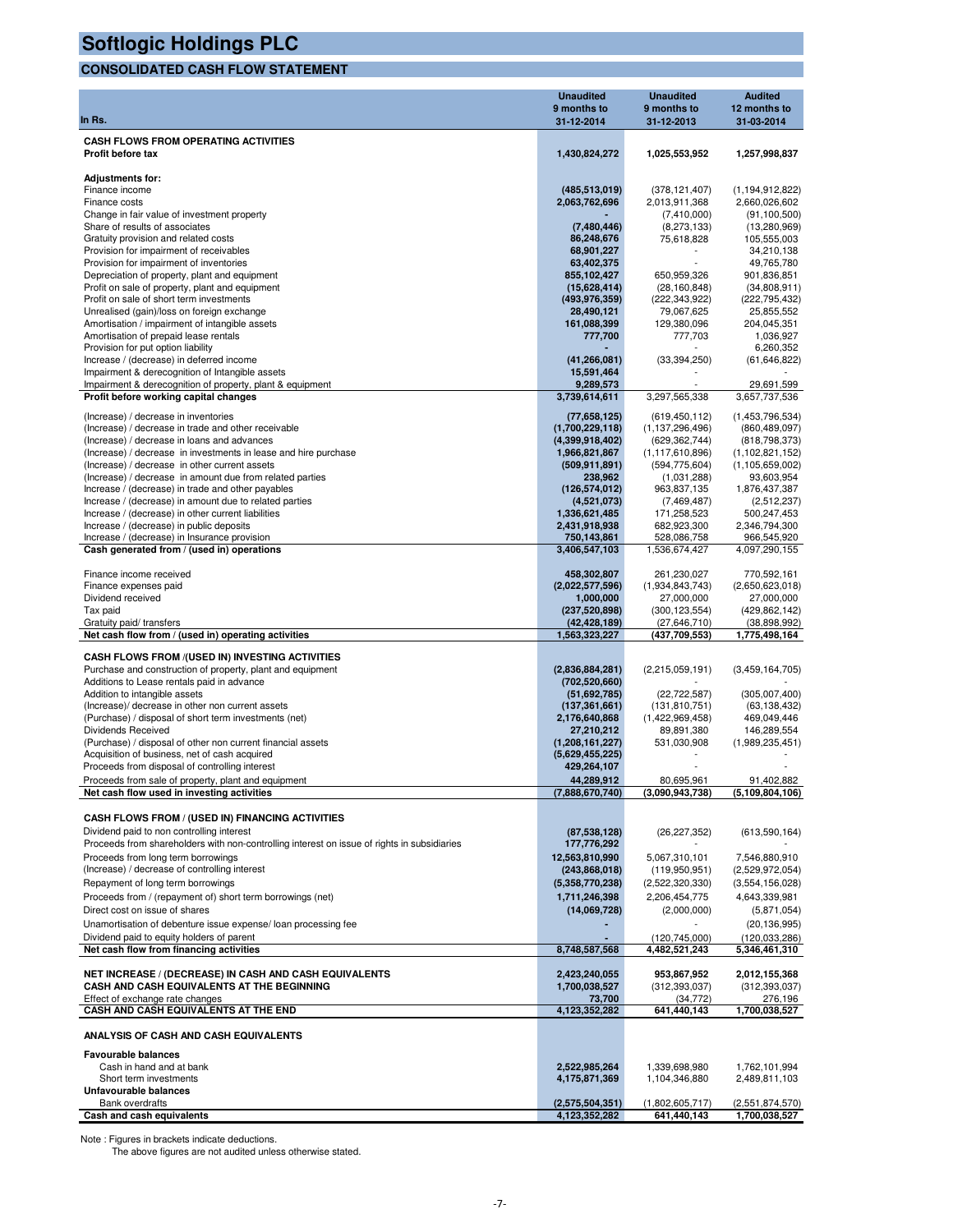#### **CONSOLIDATED CASH FLOW STATEMENT**

#### **A. Acquisition of subsidiaries**

Softlogic Holdings PLC and Softlogic Retail (Pvt) Ltd, a fully own subsidiary of Softlogic Holdings PLC acquired 122,894,000 (45.16%) ordinary shares of Odel PLC respectively at a price of Rs. 22.00 per share on 11 September 2014.

This acquisition resulted in Softlogic Holdings PLC and Softlogic Retail (Pvt) Ltd having to make a mandatory offer to the shareholders of Odel PLC to acquire all remaining shares of Odel PLC at a price of Rs. 22.00 per share which is the highest price paid by them within the previous twelve months.

The Joint Mandatory Offer made by Softlogic Holdings PLC and Softlogic Retail (Pvt) Ltd to the shareholders of Odel PLC expired on 13 October 2014 and Softlogic Holdings PLC and Softlogic Retail (Pvt) Ltd, a subsidiary of Softlogic Holdings PLC acquired further 130,739,418 (48.04%) ordinary shares of Odel PLC.

The acquisition had the following effect on the group's assets and liabilities.

|                                        | <b>Unaudited</b> | <b>Unaudited</b> | <b>Audited</b> |
|----------------------------------------|------------------|------------------|----------------|
|                                        | 9 months to      | 9 months to      | 12 months to   |
| In Rs.                                 | 31-12-2014       | 31-12-2013       | 31-03-2014     |
| Property, plant & equipment            | 3,870,568,723    |                  |                |
| Intangible assets                      | 79,957,123       |                  |                |
| Deferred tax asset                     | 2,328,157        |                  |                |
| Other financial assets                 | 35,240,657       |                  |                |
| Inventories                            | 1,203,308,837    |                  |                |
| Trade and other receivables            | 216,926,184      |                  |                |
| Income Tax Refund Due                  | 38,666,600       |                  |                |
| Other financial assets                 | 1,332,148,213    |                  |                |
| Cash and bank balances                 | 97,324,122       |                  |                |
| Interest bearing borrowings            | (1,321,866,834)  |                  |                |
| Deferred tax liabilities               | (31,848,115)     |                  |                |
| Retirement benefit liability           | (58, 279, 692)   |                  |                |
| Trade and other payables               | (316, 788, 244)  |                  |                |
| Income tax payable                     | (2,940)          |                  |                |
| Deferred liability                     | (60, 298, 308)   |                  |                |
| Other financial liabilities            | (5,456,714)      |                  |                |
| <b>Bank Overdrafts</b>                 | (146, 830, 472)  |                  |                |
| Net identifiable assets                | 4,935,097,297    |                  |                |
| Non controlling interest holding       | (359, 586, 047)  |                  |                |
| Brand name recognised on acquisition   | 1,004,173,705    |                  |                |
|                                        | 5,579,684,955    |                  |                |
| Investment by Non controlling interest | 263,920          |                  |                |
|                                        | 5,579,948,875    | $\blacksquare$   |                |
|                                        |                  |                  |                |
| Total purchase price paid              |                  |                  |                |
| Cash consideration                     | 5,579,948,875    |                  |                |
| Cash at bank and in hand acquired      | 49,506,350       |                  |                |
|                                        | 5,629,455,225    |                  |                |

The assets and liabilities as at the acquisition date are stated at their provisional fair values and may be amended in accordance with SLFRS 3 - Business Combinations.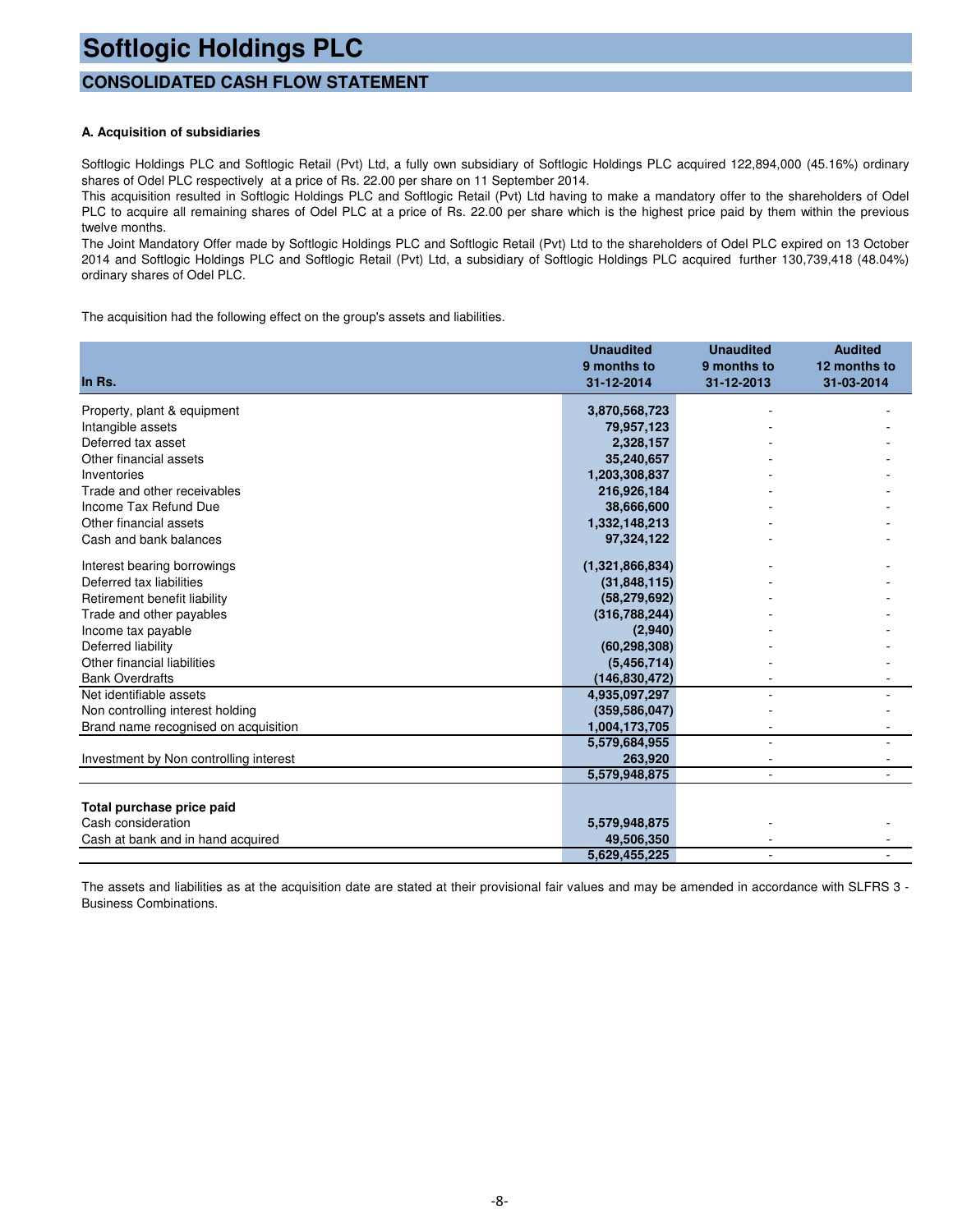#### **CONSOLIDATED STATEMENT OF CHANGES IN EQUITY**

|                                                 |                          | Attributable to equity holders of parent |                               |                                    |                                |                                  |                                 |                                         |               |                             |                 |
|-------------------------------------------------|--------------------------|------------------------------------------|-------------------------------|------------------------------------|--------------------------------|----------------------------------|---------------------------------|-----------------------------------------|---------------|-----------------------------|-----------------|
| In Rs.                                          | <b>Stated</b><br>capital | Treasury<br><b>Shares</b>                | <b>Revaluation</b><br>reserve | Exchange<br>translation<br>reserve | Available-for-<br>sale reserve | <b>Statutory</b><br>reserve fund | Other<br>reserves -<br>restated | <b>Revenue</b><br>reserve -<br>restated | <b>Total</b>  | Non-controlling<br>interest | Total<br>equity |
| As at 01 April 2014                             | 5,089,000,000            | (55, 921, 185)                           | 1,461,774,873                 | (75, 358, 862)                     | 176,573,503                    | 149, 167, 942                    | (572, 303, 697)                 | 628,907,044                             | 6,801,839,618 | 6,548,905,153               | 13,350,744,771  |
| Profit for the period                           | $\blacksquare$           |                                          | $\overline{\phantom{a}}$      |                                    |                                |                                  | $\sim$                          | 322,511,299                             | 322,511,299   | 780,643,711                 | 1,103,155,010   |
| Other Comprehensive income                      | $\sim$                   |                                          | $\sim$                        | 32,056,098                         | 197,324,627                    |                                  | $\sim$                          | (5,484,080)                             | 223,896,645   | 220,366,936                 | 444,263,581     |
| <b>Total Comprehensive income</b>               | $\overline{\phantom{0}}$ |                                          | $\overline{\phantom{a}}$      | 32,056,098                         | 197,324,627                    |                                  | $\sim$                          | 317,027,219                             | 546,407,944   | 1,001,010,647               | 1,547,418,591   |
| Direct cost on issue of shares                  |                          |                                          |                               |                                    | $\overline{\phantom{a}}$       |                                  | $\overline{\phantom{a}}$        | (11,928,550)                            | (11,928,550)  | (2, 141, 179)               | (14,069,729)    |
| Transfer to reserve fund                        | $\overline{\phantom{0}}$ |                                          | $\overline{\phantom{a}}$      | $\overline{\phantom{a}}$           | $\overline{\phantom{a}}$       | (40,786,909)                     | $\overline{\phantom{a}}$        | 40,786,909                              |               |                             |                 |
| Acquisitions, disposals and changes in holding  |                          |                                          |                               |                                    | $\overline{\phantom{0}}$       | $\overline{\phantom{a}}$         | 39,917,309                      | $\overline{a}$                          | 39,917,309    | 648,708,310                 | 688,625,619     |
| Subsidiary dividend to non-controlling interest |                          |                                          |                               |                                    |                                |                                  |                                 |                                         |               | (87,538,128)                | (87,538,128)    |
| As at 31 December 2014                          | 5,089,000,000            | (55, 921, 185)                           | 1.461.774.873                 | (43, 302, 764)                     | 373,898,130                    | 108,381,033                      | (532, 386, 388)                 | 974,792,622                             | 7,376,236,321 | 8,108,944,803               | 15,485,181,124  |

| As at 01 April 2013                             | 5,089,000,000            | (47,753,697)   | 1,337,323,892            | (93,885,610)             | 240,463,858              | 87,790,590  | $\sim$                   | 753,383,812              | 7,366,322,845   | 6,298,335,034  | 13,664,657,879  |
|-------------------------------------------------|--------------------------|----------------|--------------------------|--------------------------|--------------------------|-------------|--------------------------|--------------------------|-----------------|----------------|-----------------|
| Profit for the period                           | $\overline{\phantom{0}}$ |                | $\overline{\phantom{0}}$ |                          |                          |             | $\overline{\phantom{a}}$ | 196,274,093              | 196.274.093     | 606.846.284    | 803,120,377     |
| Other Comprehensive income                      |                          |                | 60,300,500               | 31,568,508               | (162, 497, 452)          |             |                          |                          | (70, 628, 444)  | (55, 877, 125) | (126, 505, 569) |
| <b>Total Comprehensive income</b>               |                          |                | 60,300,500               | 31,568,508               | (162, 497, 452)          |             | $\overline{\phantom{a}}$ | 196,274,093              | 125,645,649     | 550,969,159    | 676,614,808     |
| Direct cost on issue of shares                  |                          |                |                          |                          |                          |             |                          | (2,000,000)              | (2,000,000)     |                | (2,000,000)     |
| Treasury shares purchased during the period     | $\sim$                   | (8, 167, 488)  | $\overline{\phantom{0}}$ | $\overline{\phantom{0}}$ | $\overline{\phantom{0}}$ |             | $\sim$                   | $\overline{\phantom{a}}$ | (8, 167, 488)   | ۰              | (8, 167, 488)   |
| Transfer to reserve fund                        |                          |                | $\overline{\phantom{0}}$ |                          | $\overline{\phantom{a}}$ | 45,753,787  |                          | (45, 753, 787)           |                 | $\blacksquare$ |                 |
| Acquisitions, disposals and changes in holding  |                          |                |                          |                          | $\overline{\phantom{0}}$ |             | (17, 148, 689)           | $\blacksquare$           | (17, 148, 689)  | (94, 634, 774) | (111, 783, 463) |
| Dividend paid                                   |                          |                | $\overline{\phantom{0}}$ | $\overline{\phantom{0}}$ |                          |             | $\sim$                   | (120, 745, 000)          | (120, 745, 000) | $\blacksquare$ | (120, 745, 000) |
| Subsidiary dividend to non-controlling interest |                          |                |                          |                          |                          |             |                          |                          |                 | (26, 227, 352) | (26, 227, 352)  |
| As at 31 December 2013                          | 5.089.000.000            | (55, 921, 185) | 1,397,624,392            | (62, 317, 102)           | 77,966,406               | 133,544,377 | (17, 148, 689)           | 781.159.118              | 7,343,907,317   | 6,728,442,067  | 14,072,349,384  |

Note : Figures in brackets indicate deductions.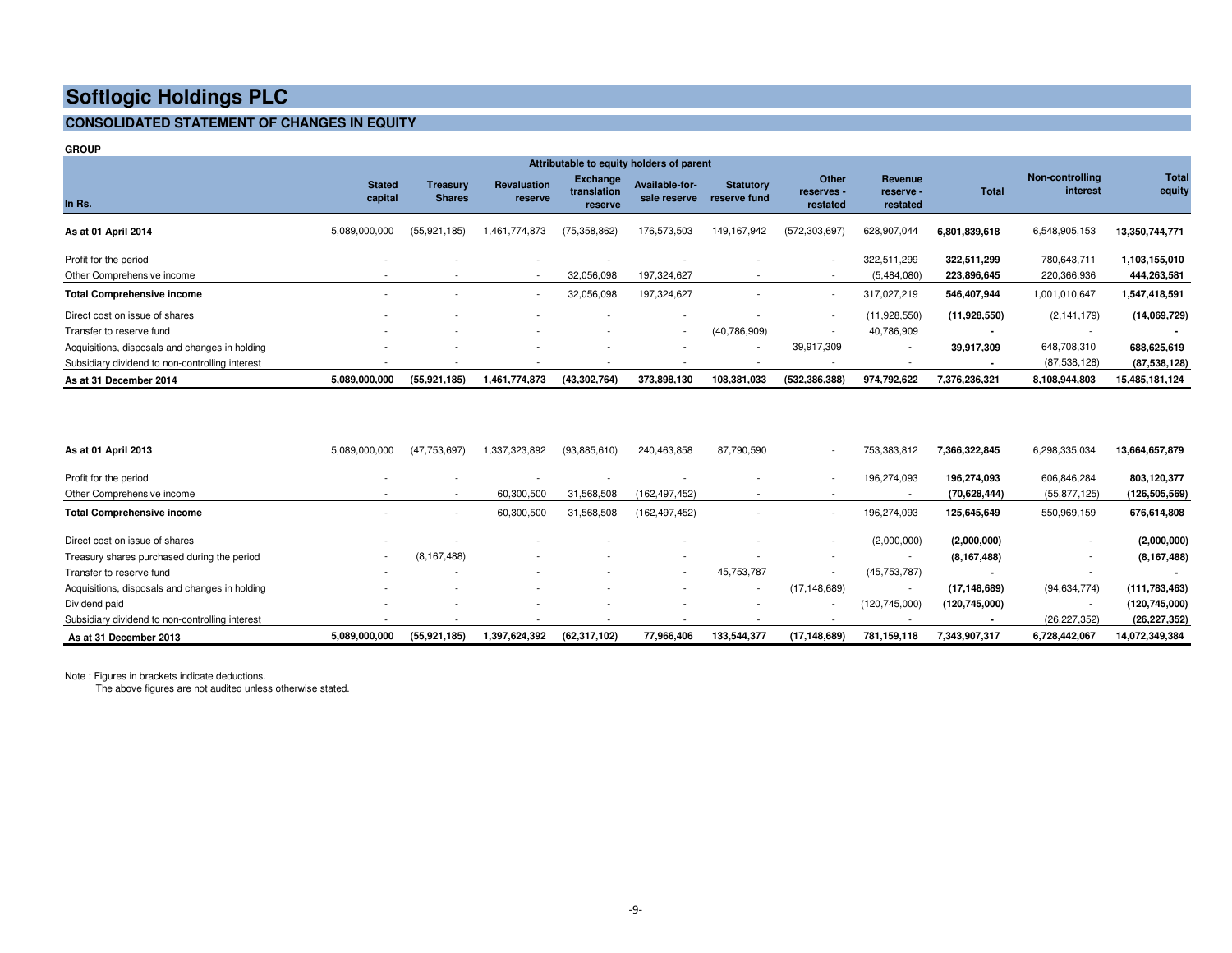#### **COMPANY INCOME STATEMENT**

| In Rs.                                      | <b>Unaudited</b><br>9 months to<br>31-12-2014 | <b>Unaudited</b><br>9 months to<br>31-12-2013 | Change<br>as a<br>% | <b>Unaudited</b><br>3 months to<br>31-12-2014 | <b>Unaudited</b><br>3 months to<br>31-12-2013 | Change<br>as a<br>% |
|---------------------------------------------|-----------------------------------------------|-----------------------------------------------|---------------------|-----------------------------------------------|-----------------------------------------------|---------------------|
| Revenue                                     | 311,683,048                                   | 272,391,475                                   | 14.42               | 107,429,228                                   | 90,812,325                                    | 18.30               |
| Cost of sales                               | (61, 246, 260)                                | (70, 280, 557)                                | (12.85)             | (19,057,891)                                  | (23, 639, 851)                                | (19.38)             |
| <b>Gross profit</b>                         | 250,436,788                                   | 202,110,918                                   | 23.91               | 88,371,337                                    | 67,172,474                                    | 31.56               |
| Dividend income                             | 114,997,655                                   | 30,601,056                                    | 275.80              | 97,655                                        | 56,880                                        | 71.69               |
| Other operating income                      | 99,954,113                                    | 21,711,942                                    | 360.36              | 97,976,295                                    | 3,439,764                                     | 2,748.34            |
| Administrative expenses                     | (199, 555, 132)                               | (168, 668, 699)                               | 18.31               | (68, 594, 749)                                | (53,639,179)                                  | 27.88               |
| <b>Results from Operating Activities</b>    | 265,833,424                                   | 85,755,217                                    | 209.99              | 117,850,538                                   | 17,029,939                                    | 592.02              |
| Finance income                              | 152,697,705                                   | 250,084,001                                   | (38.94)             | 40,237,620                                    | 104,476,321                                   | (61.49)             |
| Finance expenses                            | (735, 154, 009)                               | (693,960,280)                                 | 5.94                | (261, 591, 569)                               | (266, 975, 364)                               | (2.02)              |
| <b>Net Finance Cost</b>                     | (582, 456, 304)                               | (443, 876, 279)                               | 31.22               | (221, 353, 949)                               | (162, 499, 043)                               | 36.22               |
| Change in fair value of investment property | ٠                                             | 60,300,500                                    | (100.00)            |                                               |                                               |                     |
| Loss before tax                             | (316, 622, 880)                               | (297, 820, 562)                               | 6.31                | (103, 503, 411)                               | (145, 469, 104)                               | (28.85)             |
| Tax expense                                 | (28, 597, 314)                                |                                               | ۰                   | (28, 597, 314)                                |                                               |                     |
| Loss for the period                         | (345, 220, 194)                               | (297, 820, 562)                               | 15.92               | (132, 100, 725)                               | (145, 469, 104)                               | (9.19)              |

Note : Figures in brackets indicate deductions.

The above figures are not audited unless otherwise stated.

### **Softlogic Holdings PLC**

#### **COMPANY STATEMENT OF COMPREHENSIVE INCOME**

| In Rs.                                                   | <b>Unaudited</b><br>9 months to<br>31-12-2014 | <b>Unaudited</b><br>9 months to<br>31-12-2014 | Change<br>as a<br>$\%$ | <b>Unaudited</b><br>3 months to<br>31-12-2014 | <b>Unaudited</b><br>3 months to<br>31-12-2013 | Change<br>as a<br>% |
|----------------------------------------------------------|-----------------------------------------------|-----------------------------------------------|------------------------|-----------------------------------------------|-----------------------------------------------|---------------------|
| Loss for the period                                      | (345, 220, 194)                               | (297, 820, 562)                               | 15.92                  | (132, 100, 725)                               | (145, 469, 104)                               | (9.19)              |
| Other comprehensive income                               |                                               |                                               |                        |                                               |                                               |                     |
| Net (loss) / gain on available-for-sale financial assets |                                               | (607, 032)                                    | (100.00)               | ۰.                                            | (2,218,526)                                   | (100.00)            |
| Other comprehensive income for the period, net of tax    |                                               | (607, 032)                                    | (100.00)               |                                               | (2,218,526)                                   | (100.00)            |
|                                                          |                                               |                                               |                        |                                               |                                               |                     |
| Total comprehensive income for the period, net of tax    | (345, 220, 194)                               | (298, 427, 594)                               | 15.68                  | (132, 100, 725)                               | (147,687,630)                                 | (10.55)             |

Note : Figures in brackets indicate deductions.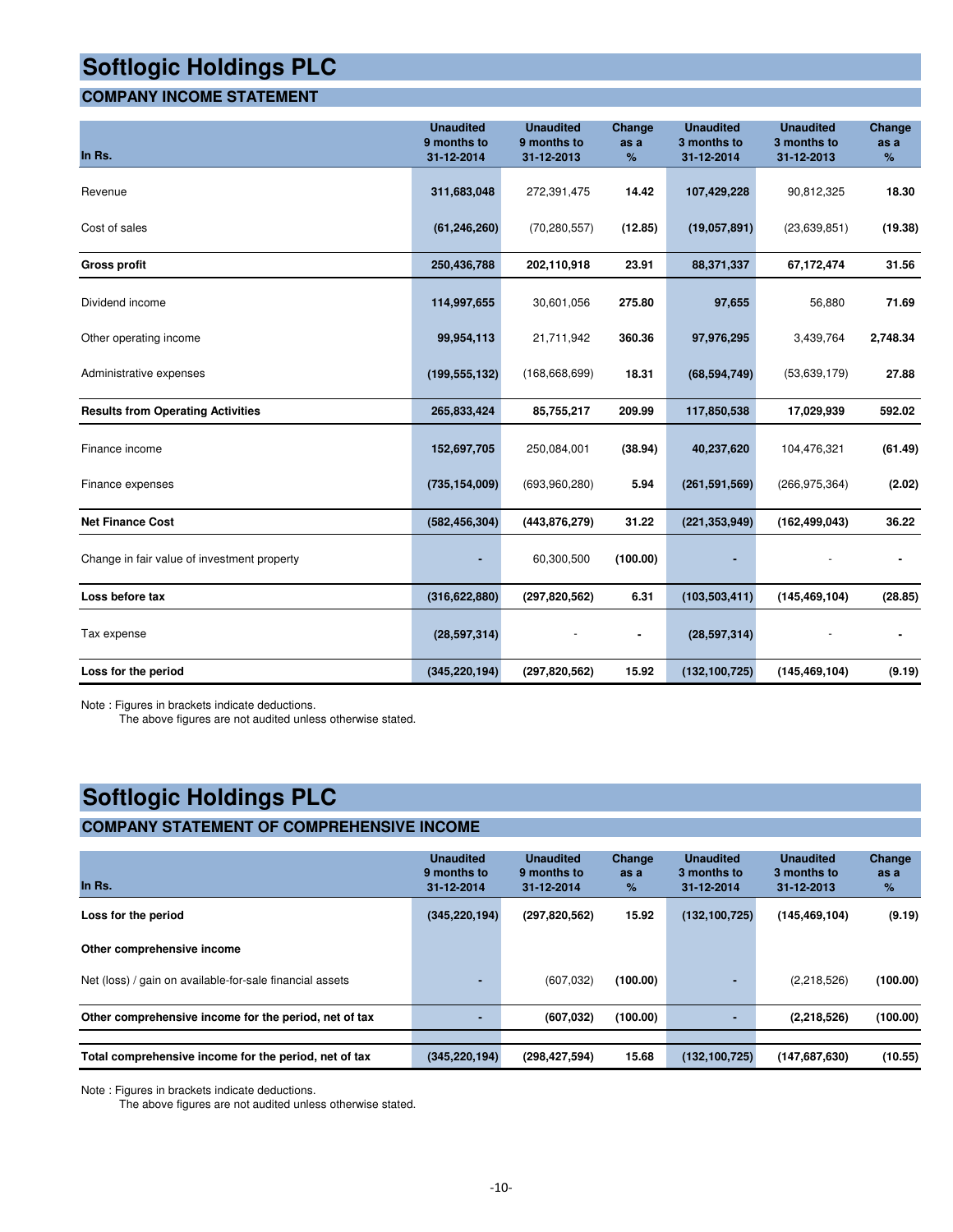### **COMPANY STATEMENT OF FINANCIAL POSITION**

|                                                     | <b>Unaudited</b><br>as at | <b>Unaudited</b><br>as at | <b>Audited</b><br>as at |
|-----------------------------------------------------|---------------------------|---------------------------|-------------------------|
| In Rs.                                              | 31-12-2014                | 31-12-2013                | 31-03-2014              |
| <b>ASSETS</b>                                       |                           |                           |                         |
| Non-current assets                                  |                           |                           |                         |
| Property, plant and equipment                       | 134,896,751               | 151,215,035               | 150,325,511             |
| Investment property                                 | 394,000,000               | 394,000,000               | 394,000,000             |
| Intangible assets                                   | 4,963,304                 | 6,827,663                 | 5,341,896               |
| Investments in subsidiaries                         | 13,232,497,892            | 8,732,380,282             | 9,007,349,757           |
| Investments in associates                           | 11,000,000                | 861,989,404               | 11,000,000              |
| Other non-current financial assets                  | 1,851,930,088             | 671,669,459               | 57,797,564              |
|                                                     | 15,629,288,035            | 10,818,081,843            | 9,625,814,728           |
|                                                     |                           |                           |                         |
| <b>Current assets</b>                               |                           |                           |                         |
| Trade and other receivables                         | 250,030,354               | 156, 155, 771             | 167,169,840             |
| Amounts due from related parties                    | 1,300,011,885             | 2,224,067,738             | 2,453,097,064           |
| Other current assets                                | 44,459,018                | 85,994,757                | 31,136,264              |
| Short term investments                              | 153,239,878               | 862,061,099               | 1,643,996,055           |
| Cash in hand and at bank                            | 27,506,234                | 60,385,204                | 279,766,916             |
|                                                     | 1,775,247,369             | 3,388,664,569             | 4,575,166,139           |
| <b>Total assets</b>                                 | 17,404,535,404            | 14,206,746,412            | 14,200,980,867          |
| <b>EQUITY AND LIABILITIES</b>                       |                           |                           |                         |
| Equity attributable to equity holders of the parent |                           |                           |                         |
| Stated capital                                      | 5,089,000,000             | 5,089,000,000             | 5,089,000,000           |
| Revenue reserves                                    | (122, 222, 177)           | (47, 755, 541)            | 222,998,017             |
| Other components of equity                          |                           | (3,356,403)               |                         |
| <b>Total equity</b>                                 | 4,966,777,823             | 5,037,888,056             | 5,311,998,017           |
|                                                     |                           |                           |                         |
| <b>Non-current liabilities</b>                      |                           |                           |                         |
| Interest bearing borrowings                         | 5,659,109,726             | 3,460,256,292             | 2,448,181,474           |
| Employee benefit liabilities                        | 34,380,587                | 26,240,049                | 30,083,785              |
| Other non-current financial liabilities             | 530,000,000               | 906,414,000               |                         |
|                                                     | 6,223,490,313             | 4,392,910,341             | 2,478,265,259           |
|                                                     |                           |                           |                         |
| <b>Current liabilities</b>                          |                           |                           |                         |
| Trade and other payables                            | 30,959,482                | 34,657,067                | 14,569,828              |
| Amounts due to related parties                      | 271,640,007               | 1,007,576,112             | 946,657,314             |
| Short term borrowings                               | 5,071,888,372             | 3,019,139,375             | 3,920,810,769           |
| Current portion of interest bearing borrowings      | 725,621,851               | 583,620,767               | 1,455,262,816           |
| Other current liabilities                           | 20, 157, 192              | 57,847,820                | 18,028,772              |
| <b>Bank overdrafts</b>                              | 94,000,364                | 73,106,874                | 55,388,092              |
|                                                     | 6,214,267,268             | 4,775,948,015             | 6,410,717,591           |
| <b>Total equity and liabilities</b>                 | 17,404,535,404            | 14,206,746,412            | 14,200,980,867          |

Note : Figures in brackets indicate deductions.

The above figures are not audited unless otherwise stated.

I certify that the financial statements comply with the requirements of the Companies Act No. 7 of 2007.

 **-sgd-**Group Chief Financial Officer

The Board of directors is responsible for the preparation and presentation of these financial statements.

| <br>۰.<br>×<br>۰. |
|-------------------|
|                   |

Director Director

13 February 2015 Colombo

 **-sgd- -sgd-**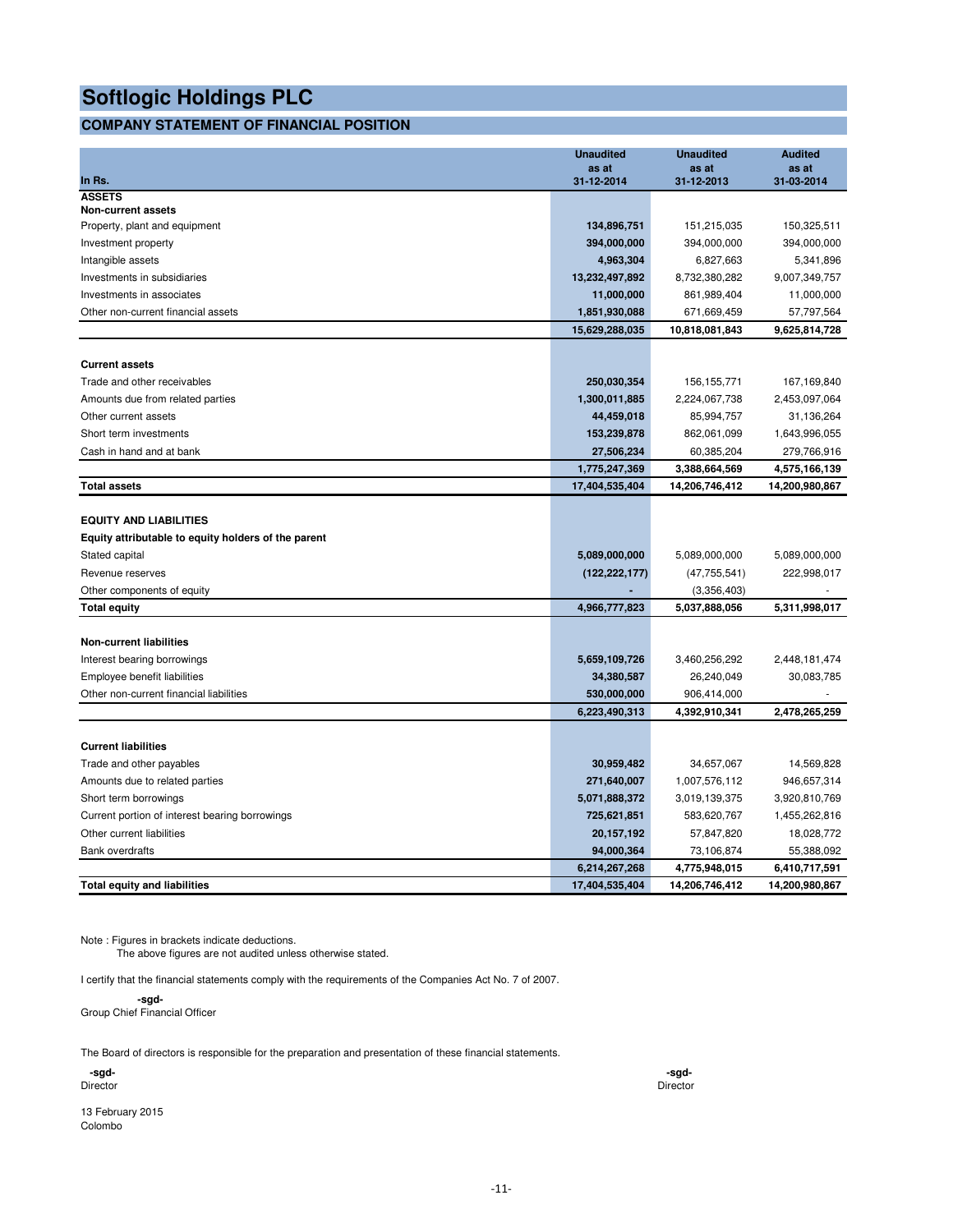### **COMPANY STATEMENT OF CASH FLOW**

|                                                                                                              | <b>Unaudited</b><br>9 months to  | <b>Unaudited</b><br>9 months to | <b>Audited</b><br>12 months to     |
|--------------------------------------------------------------------------------------------------------------|----------------------------------|---------------------------------|------------------------------------|
| In Rs.                                                                                                       | 31-12-2014                       | 31-12-2013                      | 31-03-2014                         |
| <b>CASH FLOWS FROM OPERATING ACTIVITIES</b>                                                                  |                                  |                                 |                                    |
| Loss before tax                                                                                              | (316, 622, 880)                  | (297, 820, 562)                 | (22, 339, 263)                     |
|                                                                                                              |                                  |                                 |                                    |
| <b>Adjustments for:</b>                                                                                      |                                  |                                 |                                    |
| Finance income<br>Dividend income                                                                            | (150,077,444)<br>(114, 997, 655) | (250, 018, 142)<br>(30,601,056) | (354, 457, 046)<br>(403, 985, 123) |
| Finance costs                                                                                                | 735,154,009                      | 693,960,280                     | 980,482,527                        |
| Change in fair value of investment property                                                                  |                                  | (60, 300, 500)                  | (60, 300, 500)                     |
| Gratuity provision and related costs                                                                         | 5,400,000                        | 5,047,549                       | 6,319,025                          |
| (Appreciation)/ depreciation in market value of quoted shares                                                | (2,620,261)                      | (65, 859)                       |                                    |
| Provision for impairment of receivables                                                                      | 7,000,000                        |                                 | 4,577,366                          |
| Depreciation of property, plant and equipment<br>Profit on sale of property, plant and equipment             | 19,617,619<br>(3,407,320)        | 18,371,910                      | 25,452,041<br>(16,622,339)         |
| Profit on sale of short term investments                                                                     |                                  | (14, 403, 283)                  | (56, 984, 480)                     |
| Amortisation / impairment of intangible assets                                                               | 2,240,492                        | 735,367                         | 2,221,133                          |
| Profit before working capital changes                                                                        | 181,686,560                      | 64,905,704                      | 104,363,341                        |
| (Increase) / decrease in trade and other receivable                                                          | (89, 860, 514)                   | (11,046,334)                    | (68, 400, 306)                     |
| (Increase) / decrease in other current assets                                                                | (13,322,751)                     | (71, 194, 039)                  | (3,221,346)                        |
| (Increase) / decrease in amount due from related parties                                                     | (1,041,547,332)                  | (1,827,415,621)                 | (1,951,918,164)                    |
| Increase / (decrease) in trade and other payables                                                            | 16,389,654                       | 19,584,990                      | (502, 247)                         |
| Increase / (decrease) in amount due to related parties<br>Increase / (decrease) in other current liabilities | (145, 017, 307)<br>2,128,420     | (290, 222, 139)<br>33,506,980   | (348, 808, 956)<br>(6,312,073)     |
| Cash generated from / (used in) operations                                                                   | (1,089,543,270)                  | (2,081,880,459)                 | (2,274,799,751)                    |
|                                                                                                              |                                  |                                 |                                    |
| Finance income received                                                                                      | 150,077,444                      | 250,018,142<br>(693,960,280)    | 352,968,194                        |
| Finance expenses paid<br>Dividend received                                                                   | (725,270,349)<br>114,997,655     | 30,601,056                      | (965, 397, 880)<br>403,985,123     |
| Tax paid                                                                                                     | (28, 597, 314)                   |                                 | (14,310,092)                       |
| Gratuity paid/ transfers                                                                                     | (1, 103, 198)                    | (243,000)                       | (1,335,500)                        |
| Net cash flow from / (used in) operating activities                                                          | (1,579,439,032)                  | (2.495, 464, 541)               | (2,498,889,906)                    |
| <b>CASH FLOWS FROM /(USED IN) INVESTING ACTIVITIES</b>                                                       |                                  |                                 |                                    |
| Purchase and construction of property, plant and equipment                                                   | (8, 221, 195)                    | (10, 735, 074)                  | (14, 782, 876)                     |
| Addition to intangible assets                                                                                | (1,861,900)                      | (7, 563, 029)                   | (7,563,029)                        |
| (Purchase) / disposal of short term investments (net)                                                        |                                  | 507,224,210                     | 507,968,637                        |
| (Purchase) / disposal of other non current financial assets<br>Acquisition of subsidiaries                   | (2,789,975,487)                  | 19,017,702                      | 36,324,001                         |
| Increase in interest in subsidiaries                                                                         | (1,034,672,662)                  | (463, 237, 281)                 | (326, 688, 191)                    |
| Proceeds from sale of property, plant and equipment                                                          | 7,439,656                        | 20,001,232                      | 24,095,340                         |
| Net cash flow used in investing activities                                                                   | (3,827,291,588)                  | 64,707,760                      | 219.353.882                        |
| <b>CASH FLOWS FROM / (USED IN) FINANCING ACTIVITIES</b>                                                      |                                  |                                 |                                    |
| Proceeds from long term borrowings                                                                           | 3,788,923,982                    | 2,000,000,000                   | 2,000,000,000                      |
| Repayment of long term borrowings                                                                            | (1,317,520,355)                  | (343, 562, 374)                 | (492,003,416)                      |
| Proceeds from / (repayment of) short term borrowings (net)                                                   | 1,151,077,600                    | 2,071,703,226                   | 2,973,374,625                      |
| Unamortisation of debenture issue expense/ loan processing fee                                               |                                  |                                 | (11,094,231)                       |
| Dividend paid to equity holders of parent                                                                    |                                  | (120, 745, 000)                 | (120, 745, 000)                    |
| Net cash flow from financing activities                                                                      | 3,622,481,227                    | 3,607,395,852                   | 4,349,531,978                      |
| NET INCREASE / (DECREASE) IN CASH AND CASH EQUIVALENTS                                                       | (1,784,249,393)                  | 1,176,639,071                   | 2,069,995,954                      |
| CASH AND CASH EQUIVALENTS AT THE BEGINNING                                                                   | 1,737,755,263                    | (332, 240, 691)                 | (332, 240, 691)                    |
| <b>CASH AND CASH EQUIVALENTS AT THE END</b>                                                                  | (46,494,130)                     | 844,398,380                     | 1,737,755,263                      |
| ANALYSIS OF CASH AND CASH EQUIVALENTS                                                                        |                                  |                                 |                                    |
| <b>Favourable balances</b>                                                                                   |                                  |                                 |                                    |
| Cash in hand and at bank                                                                                     | 27,506,234                       | 60,385,204                      | 279,766,916                        |
| Short term investments                                                                                       | 20,000,000                       | 857,120,050                     | 1,513,376,439                      |
| Unfavourable balances<br><b>Bank overdrafts</b>                                                              | (94,000,364)                     | (73, 106, 874)                  | (55,388,092)                       |
| Cash and cash equivalents                                                                                    | (46, 494, 130)                   | 844,398,380                     | 1,737,755,263                      |

Note : Figures in brackets indicate deductions.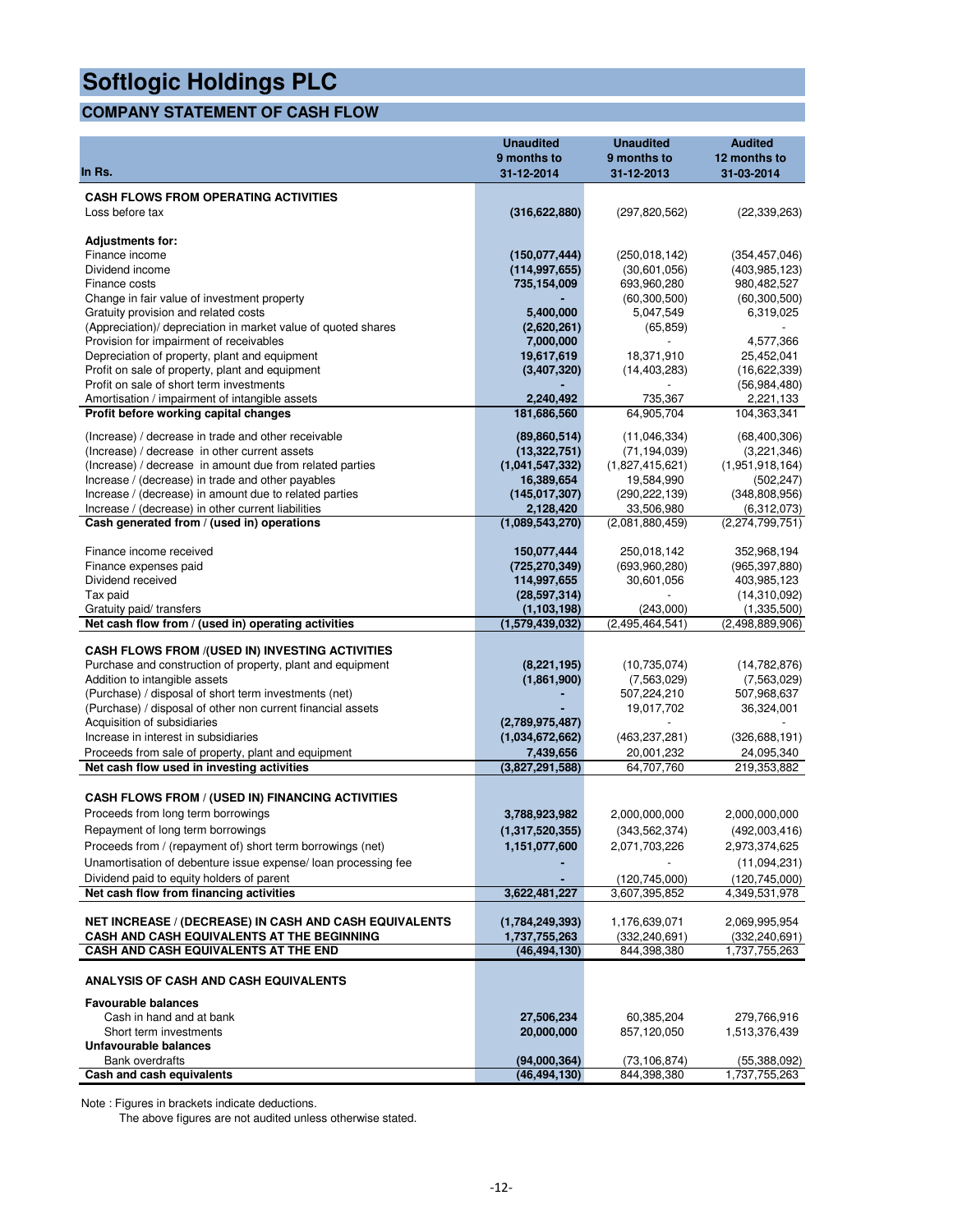### **COMPANY STATEMENT OF CHANGES IN EQUITY**

#### **COMPANY**

| In Rs.                            | <b>Stated</b><br>capital | <b>Available-for-</b><br>sale reserve | <b>Revenue</b><br>reserve | <b>Total</b>    |
|-----------------------------------|--------------------------|---------------------------------------|---------------------------|-----------------|
| As at 01 April 2014               | 5,089,000,000            |                                       | 222,998,017               | 5,311,998,017   |
| Loss for the period               |                          |                                       | (345, 220, 194)           | (345, 220, 194) |
| Other comprehensive income        |                          |                                       |                           |                 |
| Total comprehensive income        |                          |                                       | (345, 220, 194)           | (345, 220, 194) |
| As at 31 December 2014            | 5,089,000,000            |                                       | (122,222,177)             | 4,966,777,823   |
|                                   |                          |                                       |                           |                 |
| As at 01 April 2013               | 5,089,000,000            | (2,749,371)                           | 370,810,021               | 5,457,060,650   |
| Loss for the period               |                          |                                       | (297, 820, 562)           | (297, 820, 562) |
| Other comprehensive income        |                          | (607, 032)                            |                           | (607, 032)      |
| <b>Total comprehensive income</b> |                          | (607, 032)                            | (297,820,562)             | (298, 427, 594) |
| Dividend paid                     |                          | $\overline{\phantom{a}}$              | (120, 745, 000)           | (120, 745, 000) |
| As at 31 December 2013            | 5,089,000,000            | (3,356,403)                           | (47, 755, 541)            | 5,037,888,056   |

Note : Figures in brackets indicate deductions.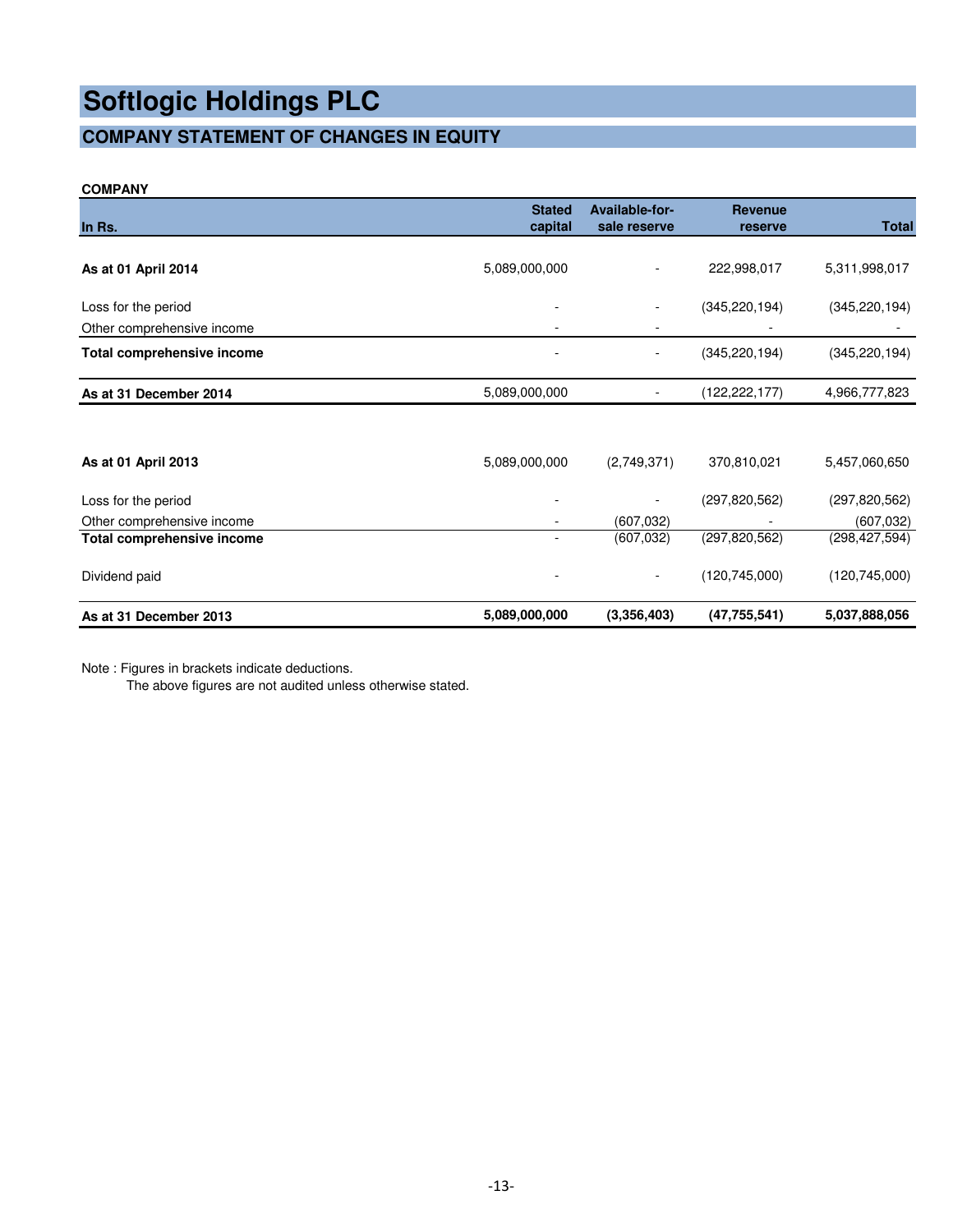#### **NOTES TO THE FINANCIAL STATEMENTS**

**OPERATING SEGMENT INFORMATION**

| <b>REVENUE AND PROFIT</b>                         | <b>Information Technology</b> |                 |                          | Leisure        | <b>Retail</b>   |                 | <b>Auto Mobiles</b> |                | <b>Financial Services</b> |                 | <b>Healthcare Services</b> |                 | <b>Others</b>   |                 | Group           |                 |
|---------------------------------------------------|-------------------------------|-----------------|--------------------------|----------------|-----------------|-----------------|---------------------|----------------|---------------------------|-----------------|----------------------------|-----------------|-----------------|-----------------|-----------------|-----------------|
| For the nine months ended 31 December             | 2014                          | 2013            | 2014                     | 2013           | 2014            | 2013            | 2014                | 2013           | 2014                      | 2013            | 2014                       | 2013            | 2014            | 2013            | 2014            | 2013            |
|                                                   |                               |                 |                          |                |                 |                 |                     |                |                           |                 |                            |                 |                 |                 |                 |                 |
| Revenue                                           |                               |                 |                          |                |                 |                 |                     |                |                           |                 |                            |                 |                 |                 |                 |                 |
| Total revenue                                     | 6.739.522.057                 | 4,816,785,569   | 388.293.515              | 82.523.652     | 8.994.965.929   | 6.672.038.657   | 591.022.171         | 316,266,716    | 5.978.401.349             | 5.542.804.763   | 6.404.032.275              | 5.797.298.799   | 314.541.324     | 279.693.771     | 29.410.778.620  | 23,507.411.927  |
| Inter group                                       | (641,683,750                  | (296.907.219)   | (55, 848, 986)           | (33.945.964)   | (467,590,898    | (979.194.613    | (18, 734, 464)      | (5.091.333)    | (92.897.500)              | (120.886.455)   | (42.549.900)               | (33.361.694)    | (305.314.925)   | (271.281.271)   | (1.624.620.423) | (1.740.668.549  |
| Total external revenue                            | 6.097.838.307                 | 4.519.878.350   | 332.444.529              | 48.577.688     | 8.527.375.031   | 5.692.844.044   | 572.287.707         | 311.175.383    | 5.885.503.849             | 5.421.918.308   | 6.361.482.375              | 5.763.937.105   | 9.226.399       | 8.412.500       | 27.786.158.197  | 21.766.743.378  |
|                                                   |                               |                 |                          |                |                 |                 |                     |                |                           |                 |                            |                 |                 |                 |                 |                 |
| Operating profit/ (loss)                          | 635,453,509                   | 514,546,393     | (129, 312, 646)          | (38, 606, 572) | 792,051,356     | 702,389,816     | (17,880,796)        | (2,801,605)    | 625.126.830               | 505,885,907     | 1,510,378,954              | 1,481,354,815   | (158,056,203)   | (211, 365, 132) | 3,257,761,004   | 2,951,403,622   |
|                                                   |                               |                 |                          |                |                 |                 |                     |                |                           |                 |                            |                 |                 |                 |                 |                 |
| Finance income                                    | 2.385.680                     | 2.382.408       | 4.903.791                | 7.709.190      | 37,476,697      | 75.957.632      |                     |                | 865.246.597               | 475.339.046     | 67.304.896                 | 33.401.977      | 2.171.718       | 5.675.075       | 979.489.379     | 600.465.328     |
| Finance cost                                      | (239, 241, 153                | (335, 857, 003) | (50, 377, 406)           | (1,649,848)    | (465, 580, 184) | (324, 247, 362) | (38,717,281)        | (26,650,824)   | (134,080,305)             | (265, 651, 370) | (507,173,061               | (498, 788, 451) | (628, 593, 307) | (561,066,510)   | (2,063,762,697  | (2,013,911,368) |
| Change in fair value of investment property       | ۰.                            | $\sim$          |                          |                |                 | 7.410.000       |                     |                |                           |                 |                            |                 |                 |                 |                 | 7,410,000       |
| Share of results of associates                    | ۰                             |                 |                          |                |                 |                 |                     |                |                           |                 |                            |                 | 7.480.446       | 8.273.133       | 7.480.446       | 8,273,133       |
| Change in insurance contract liabilities          | ۰.                            |                 |                          |                |                 |                 |                     |                | (750.143.860)             | (528.086.763)   |                            |                 |                 |                 | (750.143.860    | (528,086,763)   |
| Profit/ (loss) before taxation                    | 398,598,036                   | 181.071.798     | (174,786,261             | (32.547.230)   | 363.947.869     | 461.510.086     | (56, 598, 077)      | (29, 452, 429) | 606,149,262               | 187.486.820     | 1,070,510,789              | 1.015.968.341   | (776, 997, 346) | (758.483.434)   | 1.430.824.272   | 1,025,553,952   |
|                                                   |                               |                 |                          |                |                 |                 |                     |                |                           |                 |                            |                 |                 |                 |                 |                 |
| Taxation                                          | (85.152.424)                  | (6.253.489)     | 10.636.810               | (350.474)      | (8,706,706      | (65, 796, 399)  | (1, 115, 734)       | 9.174.083      | (49,027,859)              | (69, 971, 900)  | (151, 267, 489)            | (91,051,993)    | (43,035,861)    | 1.816.597       | (327, 669, 263) | (222, 433, 575) |
|                                                   |                               |                 |                          |                |                 |                 |                     |                |                           |                 |                            |                 |                 |                 |                 |                 |
| Profit/ (loss) after taxation                     | 313,445,612                   | 174.818.309     | (164, 149, 451           | (32.897.704)   | 355,241,163     | 395.713.687     | (57,713,811)        | (20.278.346)   | 557,121,403               | 117.514.920     | 919.243.300                | 924.916.348     | (820,033,207)   | (756,666,837)   | 1.103.155.009   | 803.120.377     |
|                                                   |                               |                 |                          |                |                 |                 |                     |                |                           |                 |                            |                 |                 |                 |                 |                 |
| Depreciation of property, plant & equipment (PPE) | 28.411.109                    | 25.914.210      | 80.012.221               | 371.965        | 134.155.032     | 56.577.185      | 15,930,461          | 3.924.508      | 83.131.561                | 61.488.557      | 493.709.101                | 484.228.258     | 19.752.943      | 18.454.642      | 855.102.428     | 650.959.325     |
| Amortisation of lease rentals paid in advance     | $\sim$                        | $\sim$          | ٠.                       |                |                 |                 |                     |                |                           |                 | 777,700                    | 777,694         |                 |                 | 777,700         | 777,694         |
| Amortisation of intangible assets                 | 3.382.872                     | 386,445         | 35.620.641               | 25.641.644     | 6.740.370       |                 |                     |                | 106.712.617               | 102.616.645     | 6.391.408                  |                 | 2.240.492       | 735.367         | 161,088,400     | 129,380,101     |
| Retirement benefit obligations and related cost   | 12.234.520                    | 10.483.760      | 3.238.000                | 1.061.208      | 9.773.702       | 8,538,796       | 1.419.127           | 904.094        | 11.086.720                | 10,720,072      | 43.016.658                 | 38,719,349      | 5,479,950       | 5.191.549       | 86,248,677      | 75,618,828      |
| Purchase and construction of PPE                  | 55.312.610                    | 9.544.981       | 1.660.786.949            | 1.536.172.440  | 301.567.156     | 202.320.063     | 215.973.177         | 85,700,733     | 164,746,224               | 79,083,152      | 429,794,652                | 291.502.748     | 8,703,512       | 10,735,074      | 2.836.884.280   | 2,215,059,191   |
| Additions to intangible assets                    | 2.401.398                     | 5,146,068       | 304.813                  |                | 14.814.939      |                 | $\sim$              | 194,272        | 32,309,734                | 9,819,218       | $\overline{\phantom{a}}$   |                 | 1,861,900       | 7.563.029       | 51.692.784      | 22,722,587      |
| Additions to lease rentals paid in advance        | $\sim$                        |                 | $\overline{\phantom{a}}$ |                |                 |                 |                     |                |                           |                 | 702,520,660                |                 | $\sim$          |                 | 702.520.660     |                 |

| <b>REVENUE AND PROFIT</b>                         | <b>Information Technology</b> |                |                          | Leisure      | <b>Retail</b>   |               | <b>Auto Mobiles</b> |             | <b>Financial Services</b> |                | <b>Healthcare Services</b> |                 | <b>Others</b>   |                 | Group           |                 |
|---------------------------------------------------|-------------------------------|----------------|--------------------------|--------------|-----------------|---------------|---------------------|-------------|---------------------------|----------------|----------------------------|-----------------|-----------------|-----------------|-----------------|-----------------|
| For the three months ended 31 December            | 2014                          | 2013           | 2014                     | 2013         | 2014            | 2013          | 2014                | 2013        | 2014                      | 2013           | 2014                       | 2013            | 2014            | 2013            | 2014            | 2013            |
|                                                   |                               |                |                          |              |                 |               |                     |             |                           |                |                            |                 |                 |                 |                 |                 |
| Revenue                                           |                               |                |                          |              |                 |               |                     |             |                           |                |                            |                 |                 |                 |                 |                 |
| Total revenue                                     | 2.710.457.263                 | 1.628.113.655  | 211.920.987              | 45.317.382   | 4.348.577.567   | 2.505.205.319 | 290.005.674         | 70.201.212  | 1.856.605.384             | 1.915.970.398  | 2.189.091.976              | 2.022.136.760   | 106,594,504     | 93.334.257      | 11.713.253.355  | 8.280.278.983   |
| Inter group                                       | (351,770,781                  | (100.372.001)  | (19,369,562)             | (23.809.613) | (87,325,052)    | (419.871.824) | (5.147.896)         | (4.086.641) | (37,540,571               | (35.284.299)   | (13, 327, 947)             | (24.223.893)    | (103, 401, 105) | (92.345.321)    | (617.882.916)   | (699,993,592    |
| Total external revenue                            | 2.358.686.482                 | 1.527.741.654  | 192.551.425              | 21.507.769   | 4.261.252.515   | 2.085.333.495 | 284.857.776         | 66.114.571  | 1.819.064.813             | 1.880.686.099  | 2.175.764.029              | 1.997.912.867   | 3.193.399       | 988.936         | 11.095.370.439  | 7.580.285.391   |
|                                                   |                               |                |                          |              |                 |               |                     |             |                           |                |                            |                 |                 |                 |                 |                 |
| Operating profit/ (loss)                          | 217.638.477                   | 136.481.959    | (27, 751, 319)           | (4.510.847)  | 456.769.376     | 255.907.316   | (24,907,086)        | 2.832.061   | 483,008,880               | 282.402.714    | 493.941.540                | 489.415.453     | (29.078.616)    | (78.602.787)    | 1.569.621.252   | 1.083.925.869   |
|                                                   |                               |                |                          |              |                 |               |                     |             |                           |                |                            |                 |                 |                 |                 |                 |
| Finance income                                    | 1.045.175                     | (906, 592)     | 1.778.301                | 4.614.368    | (6, 245, 086)   | (532, 717)    |                     |             | (270, 808, 062)           | 277,547,884    | 31.929.119                 | 5,267,129       | (1, 169, 861)   | 1,953,741       | (243, 470, 414) | 287,943,813     |
| Finance cost                                      | (84,583,351                   | (87,802,652)   | (31, 498, 354)           | (469, 848)   | (203, 054, 123) | (32,681,165)  | (16,015,638         | (4,975,039) | (41,087,558)              | (87, 892, 132) | (178, 200, 962)            | (113, 196, 013) | (199, 350, 104) | (276, 020, 504) | (753,790,090)   | (603, 037, 353) |
| Change in fair value of investment property       | ۰.                            | $\sim$         |                          |              |                 |               |                     |             |                           | $\sim$         |                            |                 |                 |                 |                 |                 |
| Share of results of associates                    |                               |                |                          |              |                 |               |                     |             |                           |                |                            |                 | 1.306.648       | 906.834         | 1.306.648       | 906.834         |
| Change in insurance contract liabilities          | ۰.                            |                |                          |              | ۰.              |               |                     |             | 135,307,608               | (87.146.523)   |                            |                 |                 |                 | 135,307,608     | (87.146.523     |
| Profit/ (loss) before taxation                    | 134,100,301                   | 47.772.715     | (57.471.372)             | (366.327)    | 247.470.167     | 222.693.434   | (40.922.724)        | (2.142.978) | 306,420,868               | 384.911.943    | 347.669.697                | 381.486.569     | (228.291.933)   | (351.762.716)   | 708.975.004     | 682.592.640     |
|                                                   |                               |                |                          |              |                 |               |                     |             |                           |                |                            |                 |                 |                 |                 |                 |
| Taxation                                          | (38, 702, 577)                | (17, 256, 389) | 2,555,704                | (435, 773)   | (34,661,906)    | (35.880.867)  | (1, 115, 734)       | 9.174.083   | (16, 206, 118)            | (29, 120, 695) | (56, 825, 702)             | (50, 559, 407)  | (40,011,308)    | 505.362         | (184, 967, 641) | (123, 573, 686) |
|                                                   |                               |                |                          |              |                 |               |                     |             |                           |                |                            |                 |                 |                 |                 |                 |
| Profit/ (loss) after taxation                     | 95.397.724                    | 30.516.326     | (54.915.668)             | (802.100)    | 212.808.261     | 186.812.567   | (42.038.458)        | 7.031.105   | 290.214.750               | 355.791.248    | 290.843.995                | 330.927.162     | (268, 303, 241) | (351.257.354)   | 524.007.363     | 559.018.954     |
|                                                   |                               |                |                          |              |                 |               |                     |             |                           |                |                            |                 |                 |                 |                 |                 |
| Depreciation of property, plant & equipment (PPE) | 14,757,506                    | 7,927,805      | 51.095.244               | 563.442      | 60.880.938      | 16.056.279    | 8.437.484           | 1.795.680   | 30,229,767                | 24,292,308     | 169,899,349                | 159.342.773     | 7.019.677       | 4.024.924       | 342.319.965     | 214,003,211     |
| Amortisation of lease rentals paid in advance     | $\sim$                        | $\sim$         | $\overline{\phantom{a}}$ |              |                 |               |                     |             |                           |                | 259,233                    | 259,233         | $\sim$          | $\sim$          | 259,233         | 259,233         |
| Amortisation of intangible assets                 | $\sim$                        | 328.163        | 11.826.584               | 25.641.644   | 2.404.470       |               |                     |             | 36,939,256                | 17.335.508     | 2,130,469                  | $\sim$          | 631.837         | 638.231         | 53,932,616      | 43,943,546      |
| Retirement benefit obligations and related cost   | 5.169.592                     | 3.427.820      | 1.572.000                | 353.736      | 4.478.047       | 3.848.460     | 482,875             | 709.889     | 2,655,671                 | 3,197,957      | 13,741,887                 | 12,952,718      | 1.800.000       | 1,559,775       | 29.900.072      | 26,050,355      |
| Purchase and construction of PPE                  | 32.630.937                    | 9.315.857      | 490.037.513              | 711.220.709  | 112.372.473     | 75.840.316    | 47.392.674          | 45.452.683  | 38,737,102                | 21,736,225     | 183.429.402                | 75.972.989      | 2.636.509       | 2.823.836       | 907.236.610     | 942,362,615     |
| Additions to intangible assets                    | $\sim$                        | $\sim$         | 221.226                  |              | ۰.              |               |                     |             | 5,168,814                 | 1.871.942      | $\sim$                     |                 | 1.241.900       | 491.615         | 6.631.940       | 2.363.557       |
| Additions to lease rentals paid in advance        | ۰.                            |                | ۰.                       |              |                 |               |                     |             | <b>1999</b>               |                |                            |                 | $\sim$          |                 |                 |                 |

Note : Figures in brackets indicate deductions.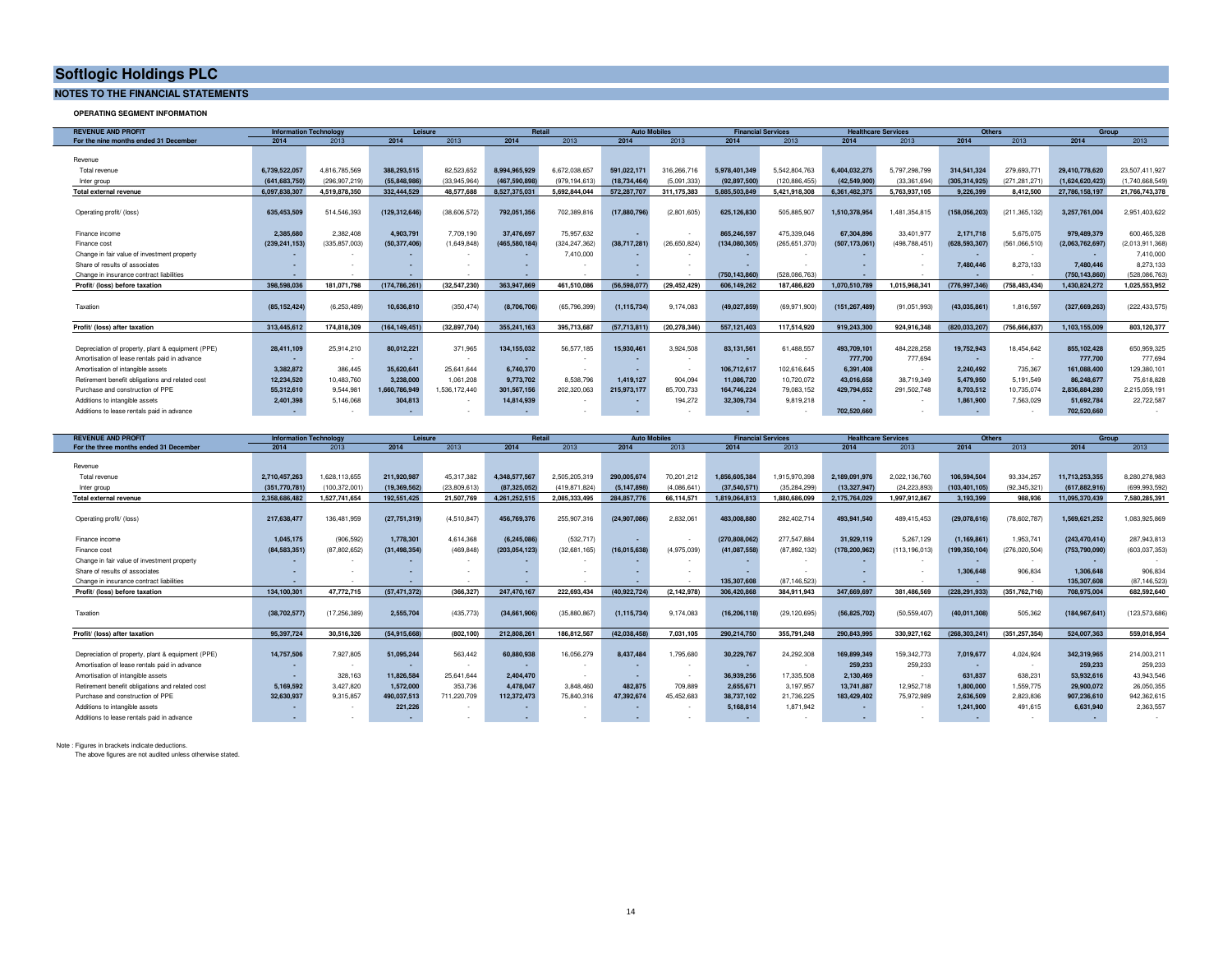**NOTES TO THE FINANCIAL STATEMENTS**

#### **OPERATING SEGMENT INFORMATION**

|                                                     | <b>Information Technology</b><br>Leisure |                              |                           | <b>Auto Mobile</b><br>Retai |                              | <b>Financial Services</b>    |                           | <b>Healthcare Services</b> |                | Others                        |                              | <b>Group</b>                 |                             |               |                |                   |
|-----------------------------------------------------|------------------------------------------|------------------------------|---------------------------|-----------------------------|------------------------------|------------------------------|---------------------------|----------------------------|----------------|-------------------------------|------------------------------|------------------------------|-----------------------------|---------------|----------------|-------------------|
| As at 31 December                                   | 2014                                     | 2013                         | 2014                      | 2013                        | 2014                         | 2013                         | 2014                      | 2013                       | 2014           | 2013                          | 2014                         | 2013                         | 2014                        | 2013          | 2014           | 2013              |
|                                                     |                                          |                              |                           |                             |                              |                              |                           |                            |                |                               |                              |                              |                             |               |                |                   |
| Property, plant and equipment                       | 238,020,415                              | 69,243,450                   | 5,745,296,460             | 3,272,452,888               | 4,329,048,438                | 885,803,613                  | 383, 169, 261             | 84,235,806                 | 720,519,125    | 308,742,198                   | 10,217,443,334               | 10,145,650,694               | 135,646,235                 | 151,636,964   | 21,769,143,268 | 14,917,765,613    |
| Lease rentals paid in advance                       |                                          |                              |                           |                             |                              |                              |                           |                            |                |                               | 855.055.150                  | 153,571,423                  |                             |               | 855.055.150    | 153,571,423       |
| Investment property                                 | 225.300.000                              | 225.300.000                  | 1.045.292.349             | 757,492,349                 | 81.510.000                   | 81,510,000                   | $\overline{\phantom{a}}$  |                            |                |                               |                              | 2,100,945,500                | 394.000.000                 | 394,000,000   | 1,746,102,349  | 3,559,247,849     |
| Intangible assets                                   | 187,357,188                              | 4,019,825                    | 291,509,238               | 309,028,909                 | 1,165,229,376                |                              |                           | 194,272                    | 1,913,600,760  | 2,054,432,862                 | 1,012,072,928                | 1,033,377,621                | 4,963,304                   | 6,827,663     | 4,574,732,794  | 3,407,881,152     |
| Other non current financial assets                  | 11,341,835                               | 12,030,770                   |                           | 89,000                      | 54,372,734                   | 282,944,107                  |                           |                            | 7.394.600.202  | 5, 154, 545, 792              | 604.895.927                  | 387,835,966                  | 2.528.664                   | 127,742,215   | 8,067,739,362  | 5,965,187,850     |
| Rental receivable on lease assets and hire purchase |                                          |                              |                           |                             |                              |                              |                           |                            | 2,929,363,317  | 4,010,764,269                 |                              |                              |                             |               | 2,929,363,317  | 4,010,764,269     |
| Other non current assets                            | 10848967                                 |                              | 3,406,420                 |                             | 185,733,740                  | 113.751.674                  | 3.540.000                 |                            | 104,456,396    | 89,303,850                    | 7.583.335                    | 8.583.335                    |                             |               | 315,568,858    | 211,638,859       |
| Segment non current assets                          | 672,868,405                              | 310,594,045                  | 7,085,504,467             | 4,339,063,146               | 5,815,894,288                | 1,364,009,394                | 386,709,261               | 84,430,078                 | 13,062,539,800 | 11,617,788,971                | 12,697,050,674               | 13,829,964,539               | 537,138,203                 | 680,206,842   | 40,257,705,098 | 32,226,057,015    |
|                                                     |                                          |                              |                           |                             |                              |                              |                           |                            |                |                               |                              |                              |                             |               |                |                   |
| Investments in associates                           |                                          |                              |                           |                             |                              |                              |                           |                            |                |                               |                              |                              | 29,132,326                  | 37,637,553    | 29,132,326     | 37,637,553        |
| Goodwill                                            | 14,086,631                               | 14,086,631                   | 182,206,628               | 182,206,628                 | 742,615,817                  | 742,615,817                  |                           |                            | 817,741,917    | 817,741,917                   | 2,327,709,789                | 2,327,709,789                | 31,462,743                  | 31,462,743    | 4,115,823,525  | 4,115,823,525     |
| Deferred tax assets                                 |                                          |                              |                           |                             |                              |                              |                           |                            |                |                               |                              |                              |                             |               | 293.571.104    | 271,493,905       |
| Fliminations/ adjustment                            |                                          |                              |                           |                             |                              |                              |                           |                            |                |                               |                              |                              |                             |               | 7.648.185      | (51.659.743)      |
| Total non current assets                            | 686,955,036                              | 324,680,676                  | 7,267,711,095             | 4,521,269,774               | 6,558,510,105                | 2,106,625,211                | 386,709,261               | 84,430,078                 | 13,880,281,717 | 12,435,530,888                | 15,024,760,463               | 16, 157, 674, 328            | 597,733,272                 | 749,307,138   | 44,703,880,238 | 36,599,352,255    |
|                                                     |                                          |                              |                           |                             |                              |                              |                           |                            |                |                               |                              |                              |                             |               |                |                   |
| Inventories                                         | 866,721,654                              | 571,170,738                  | 17,278,147                | 45,709,425                  | 4,048,030,495                | 2,699,620,598                | 316,761,357               | 280,268,223                | 676,816,963    | 362,264,682                   | 401,026,335                  | 365,456,057                  | 283,486                     | 283,486       | 6,326,918,437  | 4,324,773,209     |
| Assets held-for-sale                                |                                          |                              |                           |                             |                              |                              |                           |                            |                |                               | 2,184,636,000                |                              |                             |               | 2,184,636,000  |                   |
| Trade and other receivables                         | 1,463,994,648                            | 1,190,118,449                | 94,026,194                | 36,469,073                  | 3,536,720,182                | 2,768,671,761                | 169,530,550               | 56, 131, 414               | 856,471,240    | 683,412,771                   | 797,722,896                  | 653,271,014                  | 24,913,681                  | 68,636,238    | 6,943,379,391  | 5,456,710,720     |
| Loans and advances                                  |                                          |                              |                           |                             |                              |                              |                           |                            | 6.155.512.383  | 976.811.190                   |                              |                              |                             |               | 6.155.512.383  | 976.811.190       |
| Rental receivable on lease assets and hire purchase |                                          |                              |                           |                             |                              |                              | $\sim$                    |                            | 3,459,180,793  | 4,372,044,312                 |                              |                              |                             |               | 3,459,180,793  | 4,372,044,312     |
| Other current assets                                | 321,683,804                              | 186,337,970                  | 209,770,871               | 454,593,372                 | 907,530,540                  | 279, 171, 791                | 231,522,773               | 122,214,446                | 1,474,178,738  | 1,093,957,454                 | 132,995,594                  | 94,728,800                   | 44,796,621                  | 32,013,218    | 3,322,478,941  | 2,263,017,051     |
| Short term investments                              | 335.914.705                              | 22,367,534                   | 306,499                   | 11,000,000                  | 1.359.137.610                | 42.754.286                   | $\sim$                    |                            | 4.830.435.923  | 4,951,476,238                 | 1.014.622.904                |                              | 153.456.995                 | 4.941.049     | 7.693.874.636  | 5,032,539,107     |
| Cash in hand and at bank                            | 128.742.212                              | 91.451.977                   | 188.027.891               | 109.502.057                 | 984.863.704                  | 129.217.815                  | 18.632.604                | 33.414.317                 | 1.015.562.193  | 674.821.412                   | 159.082.679                  | 238.248.207                  | 28.073.981                  | 63.043.194    | 2.522.985.264  | 1.339.698.979     |
| Segment current assets                              | 3,117,057,023                            | 2,061,446,668                | 509,409,602               | 657,273,927                 | 10,836,282,531               | 5,919,436,251                | 736,447,284               | 492,028,400                | 18,468,158,233 | 13,114,788,059                | 4,690,086,408                | 1,351,704,078                | 251,524,764                 | 168,917,185   | 38,608,965,845 | 23,765,594,568    |
|                                                     |                                          |                              |                           |                             |                              |                              |                           |                            |                |                               |                              |                              |                             |               |                |                   |
| Amounts due from related parties                    |                                          |                              |                           |                             |                              |                              |                           |                            |                |                               |                              |                              |                             |               | 539,498        | 53.651.165        |
| <b>Total current assets</b>                         | 3.117.057.023                            | 2.061.446.668                | 509.409.602               | 657.273.927                 | 10.836.282.531               | 5,919,436,251                | 736,447,284               | 492.028.400                | 18.468.158.233 | 13.114.788.059                | 4.690.086.408                | 1,351,704,078                | 251.524.764                 | 168.917.185   | 38,609,505,343 | 23.819.245.733    |
|                                                     |                                          |                              |                           |                             |                              |                              |                           |                            |                |                               |                              |                              |                             |               |                |                   |
| <b>Total assets</b>                                 |                                          |                              |                           |                             |                              |                              |                           |                            |                |                               |                              |                              |                             |               | 83.313.385.581 | 60.418.597.988    |
|                                                     |                                          |                              |                           |                             |                              |                              |                           |                            |                |                               |                              |                              |                             |               |                |                   |
| Insurance contract liabilities                      |                                          |                              |                           |                             |                              |                              |                           |                            | 4,935,067,218  | 3,746,464,195                 |                              |                              |                             |               | 4,935,067,218  | 3,746,464,195     |
| Interest bearing borrowings                         | 119,347,610                              | 230,737,982                  | 3,116,125,651             | 2,347,262,412               | 4.536.908.919                | 313,555,755                  | 150,385,994               |                            | 2,654,366,542  | 2,404,541,382                 | 6,182,349,705                | 4,194,843,615                | 5,773,392,990               | 3,466,274,334 | 22,532,877,411 | 12,957,215,480    |
| Public deposits                                     |                                          |                              |                           |                             |                              |                              |                           |                            | 2,150,894,372  | 1,381,235,904                 |                              |                              |                             |               | 2,150,894,372  | 1,381,235,904     |
| Employee benefit liabilities                        | 79,494,770                               | 62,030,919                   | 5,322,853                 | 5,182,832                   | 89,720,205                   | 29,703,864                   | 3,191,686                 | 2,188,842                  | 73,444,275     | 61,762,724                    | 289,386,406                  | 239,348,600                  | 34,712,837                  | 26,384,049    | 575,273,032    | 426,601,830       |
| Other deferred liabilities                          | 17,989,939                               | 58,104,285                   |                           |                             | 65,600,249                   | 25,342,978                   |                           |                            |                |                               |                              |                              |                             |               | 83,590,188     | 83,447,263        |
| Other non current financial liabilities             |                                          |                              |                           |                             |                              |                              |                           |                            | 6.260.352      | 1.812.828.000                 |                              |                              |                             |               | 6.260,352      | 1.812.828.000     |
| Segment non current liabilities                     | 216,832,319                              | 350.873.186                  | 3.121.448.504             | 2,352,445,244               | 4.692.229.373                | 368,602.597                  | 153,577,680               | 2.188.842                  | 9.820.032.759  | 9.406.832.205                 | 6,471,736,111                | 4,434,192,215                | 5.808.105.827               | 3.492.658.383 | 30.283.962.573 | 20,407,792,672    |
|                                                     |                                          |                              |                           |                             |                              |                              |                           |                            |                |                               |                              |                              |                             |               |                |                   |
| Deferred tax liabilities                            |                                          |                              |                           |                             |                              |                              |                           |                            |                |                               |                              |                              |                             |               | 334,568,893    | 417.605.806       |
| Eliminations/ adjustment                            |                                          |                              |                           |                             |                              |                              |                           |                            |                |                               |                              |                              |                             |               | (437,652,900   | (518,687,648      |
| <b>Total non current liabilities</b>                | 216,832,319                              | 350,873,186                  | 3,121,448,504             | 2,352,445,244               | 4,692,229,373                | 368,602,597                  | 153,577,680               | 2,188,842                  | 9,820,032,759  | 9,406,832,205                 | 6,471,736,111                | 4,434,192,215                | 5,808,105,827               | 3,492,658,383 | 30,180,878,566 | 20,306,710,830    |
|                                                     |                                          |                              |                           |                             |                              |                              |                           |                            |                |                               |                              |                              |                             |               |                |                   |
| Trade and other payables                            | 739,124,033                              | 358,923,944                  | 153,790,326               | 130,092,014                 | 1,596,558,484                | 1,324,695,238                | 43,675,706                | 21,619,678                 | 2,748,519,651  | 2,472,476,895                 | 633,659,281                  | 519,183,401                  | 26,543,367                  | 31,352,223    | 5,941,870,848  | 4,858,343,393     |
| Short term borrowings                               | 2,620,958,637                            | 2,548,305,943                | 29,125,577                | 42,496,419                  | 3.676.939.421                | 2,548,305,943                | 301,365,934               | 113,749,696                | 2,574,969,967  | 3,696,645,119                 |                              | 580,460,881                  | 4.971.888.372               | 3,019,139,375 | 14.175.247.908 | 12,549,103,376    |
| Current portion of interest bearing borrowings      |                                          |                              |                           |                             |                              |                              |                           |                            |                |                               | 943,844,882                  |                              |                             |               |                |                   |
| Other current liabilities                           | 104,639,580                              | 100,682,633                  | 15, 175, 244              | 16,936,992                  | 1,343,312,725                | 100,682,633                  | 33,241,496                |                            | 695,951,822    | 1,367,504,295                 |                              | 965,456,696                  | 711,338,587                 | 586,745,640   | 3,847,504,336  | 3,138,008,889     |
| Public deposits                                     | 112,146,509                              | 36,760,658                   | 119,879,968               | 81,656,059                  | 137,793,710                  | 57,021,594                   | 33,574,491                | 60,017,897                 | 393,601,426    | 2,676,775                     | 1,241,677,305                | 105,540,024                  | 16, 189, 643                | 60,045,992    | 2,054,863,052  | 403,718,999       |
|                                                     |                                          |                              |                           |                             |                              |                              |                           |                            | 9,584,769,912  | 6,258,638,444                 |                              |                              |                             |               | 9,584,769,912  | 6,258,638,444     |
| Bank overdrafts                                     | 90.211.620<br>3.667.080.379              | 149.725.923<br>3.194.399.101 | 32.369.647<br>350.340.762 | 41.224.895<br>312.406.379   | 470.211.770<br>7.224.816.110 | 516.454.817<br>4.547.160.225 | 45.277.662<br>457.135.289 | 24.665.515<br>220.052.786  | 1.059.314.594  | 594.450.568<br>14.392.392.096 | 783.995.914<br>3.603.177.382 | 402.977.124<br>2.573.618.126 | 94.123.144<br>5.820.083.113 | 73.106.874    | 2.575.504.351  | 1.802.605.716     |
| <b>Segment current liabilities</b>                  |                                          |                              |                           |                             |                              |                              |                           |                            | 17,057,127,372 |                               |                              |                              |                             | 3,770,390,104 | 38,179,760,407 | 29,010,418,817    |
|                                                     |                                          |                              |                           |                             |                              |                              |                           |                            |                |                               |                              |                              |                             |               |                |                   |
| Income tax liabilities                              |                                          |                              |                           |                             |                              |                              |                           |                            |                |                               |                              |                              |                             |               | 207,274,488    | 100,878,152       |
| Amounts due to related parties                      |                                          |                              |                           |                             |                              |                              |                           |                            |                |                               |                              |                              |                             |               | 14,987,529     | 14,551,372        |
| Fliminations/ adjustment                            |                                          |                              |                           |                             |                              |                              |                           |                            |                |                               |                              |                              |                             |               | (754.696.534)  | (3.086.310.565)   |
| <b>Total current liabilities</b>                    | 3,667,080,379                            | 3,194,399,101                | 350,340,762               | 312,406,379                 | 7,224,816,110                | 4,547,160,225                | 457, 135, 289             | 220,052,786                | 17,057,127,372 | 14,392,392,096                | 3,603,177,382                | 2,573,618,126                | 5,820,083,113               | 3,770,390,104 | 37,647,325,890 | 26,039,537,776    |
| <b>Total liabilities</b>                            |                                          |                              |                           |                             |                              |                              |                           |                            |                |                               |                              |                              |                             |               | 67.828.204.456 | 46, 346, 248, 606 |
|                                                     |                                          |                              |                           |                             |                              |                              |                           |                            |                |                               |                              |                              |                             |               |                |                   |
|                                                     |                                          |                              |                           |                             |                              |                              |                           |                            |                |                               |                              |                              |                             |               |                |                   |
| Total segment assets                                | 3,789,925,428                            | 2,372,040,713                | 7,594,914,069             | 4,996,337,073               | 16,652,176,819               | 7,283,445,645                | 1,123,156,545             | 576,458,478                | 31,530,698,033 | 24,732,577,030                | 17,387,137,082               | 15,181,668,617               | 788,662,967                 | 849,124,027   | 78,866,670,943 | 55,991,651,583    |
| <b>Total segment liabilities</b>                    | 3.883.912.698                            | 3,545,272,287                | 3.471.789.266             | 2,664,851,623               | 11.917.045.483               | 4,915,762,822                | 610.712.969               | 222.241.628                | 26.877.160.131 | 23.799.224.301                | 10.074.913.493               | 7.007.810.341                | 11.628.188.940              | 7.263.048.487 | 68.463.722.980 | 49.418.211.489    |

Note : Figures in brackets indicate deductions.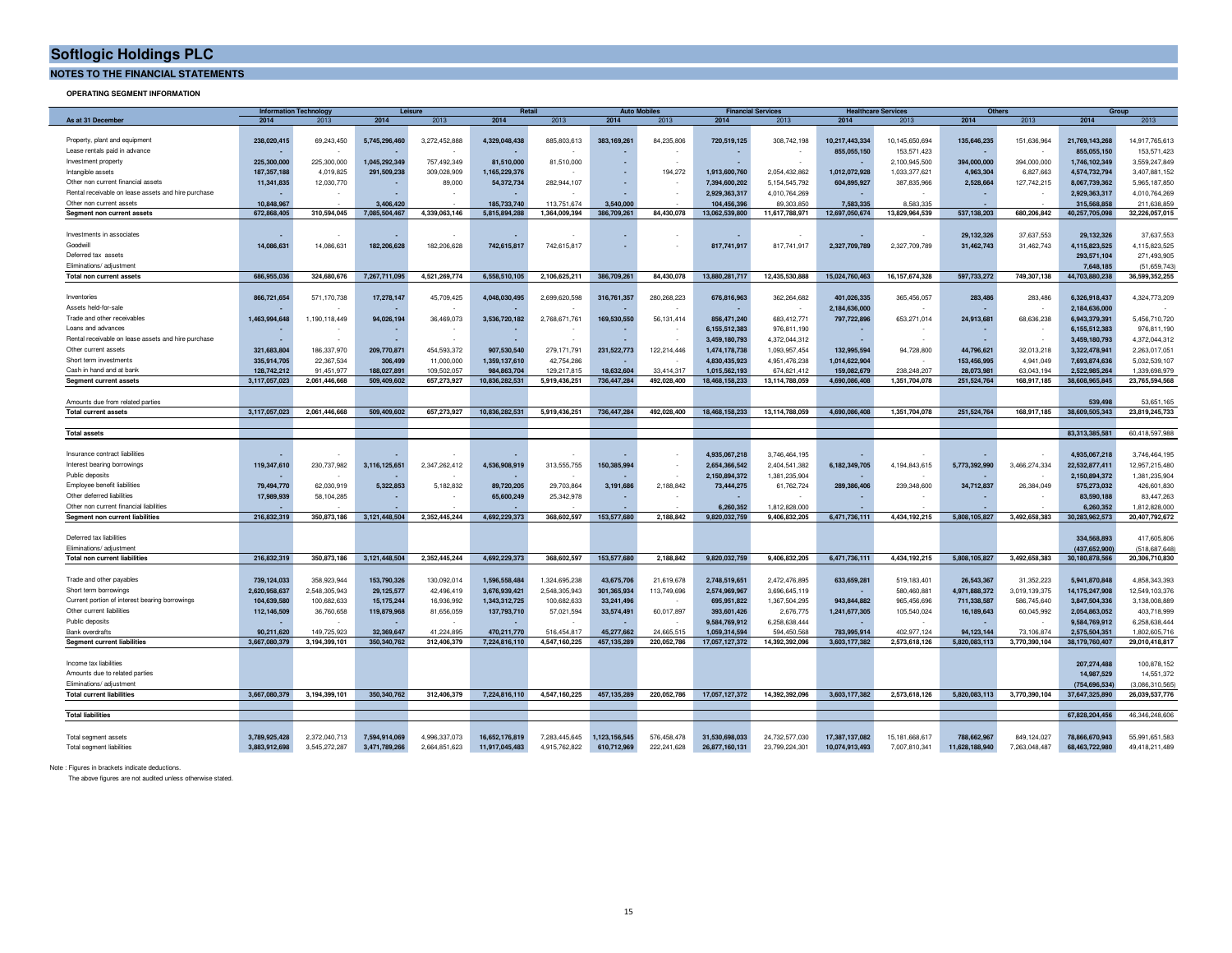### **NOTES TO THE FINANCIAL STATEMENTS**

#### **1. CORPORATE INFORMATION**

Softlogic Holdings PLC, is a public limited company incorporated and domiciled in Sri Lanka and listed on the Colombo Stock Exchange.

The interim financial statements of the Group and the Company for the 09 months ended 31 December 2014 were authorised for issue by the Board of directors on 13 February 2015.

#### **2. BASIS OF PREPARATION**

The interim condensed financial statements have been prepared in compliance with Sri Lanka Accounting Standard LKAS 34 - Interim Financial Reporting. These interim condensed financial statements should be read in conjunction with the annual financial statements for the year ended 31 March 2014.

The presentation and classification of the financial statements of the previous period have been amended, where relevant, for better presentation and to be comparable with those of the current period.

The interim financial statements are presented in Sri Lankan Rupees.

#### **Changes in accounting policies**

#### **SLFRS 13 Fair Value Measurement**

SLFRS 13 establishes a single source of guidance under SLFRS for all fair value measurements.

SLFRS 13 does not change when an entity is required to use fair value, but rather provides guidance on how to measure fair value under SLFRS when fair value is required or permitted. The application of SLFRS 13 has not materially impacted the fair value measurements carried out by the Group.

#### **3. CHANGE IN LIFE INSURANCE CONTRACT LIABILITIES**

The results of Asian Alliance Insurance PLC's life business segment is consolidated line by line into the Group's consolidated income statement. The change in life insurance contract liabilities represents the transfer to the Life Fund, the difference between all income and expenditure attributable to life policy holders during the period.

#### **4. SHARE INFORMATION**

#### **4.1 Public Share Holdings**

The percentage of shares held by the public as at 31 December 2014 was 29.10% (number of public shareholders - 14,225)

#### **4.2 Directors' Share Holdings**

The number of shares held by the Board of directors are as follows:

| As at                                       | 31-12-2014  |
|---------------------------------------------|-------------|
| A K Pathirage - Chairman/ Managing Director | 362,856,869 |
| G W D H U Gunawardena                       | 57,527,300  |
| R J Perera                                  | 60,836,700  |
| H K Kaimal                                  | 64,870,800  |
| M P R Rasool                                | <b>Nil</b>  |
| Dr S Selliah                                | 2,000,000   |
| W M P L De Alwis, PC                        | <b>Nil</b>  |
| G L H Premaratne                            | <b>Nil</b>  |
| R A Ebell                                   | <b>Nil</b>  |
|                                             | 548,091,669 |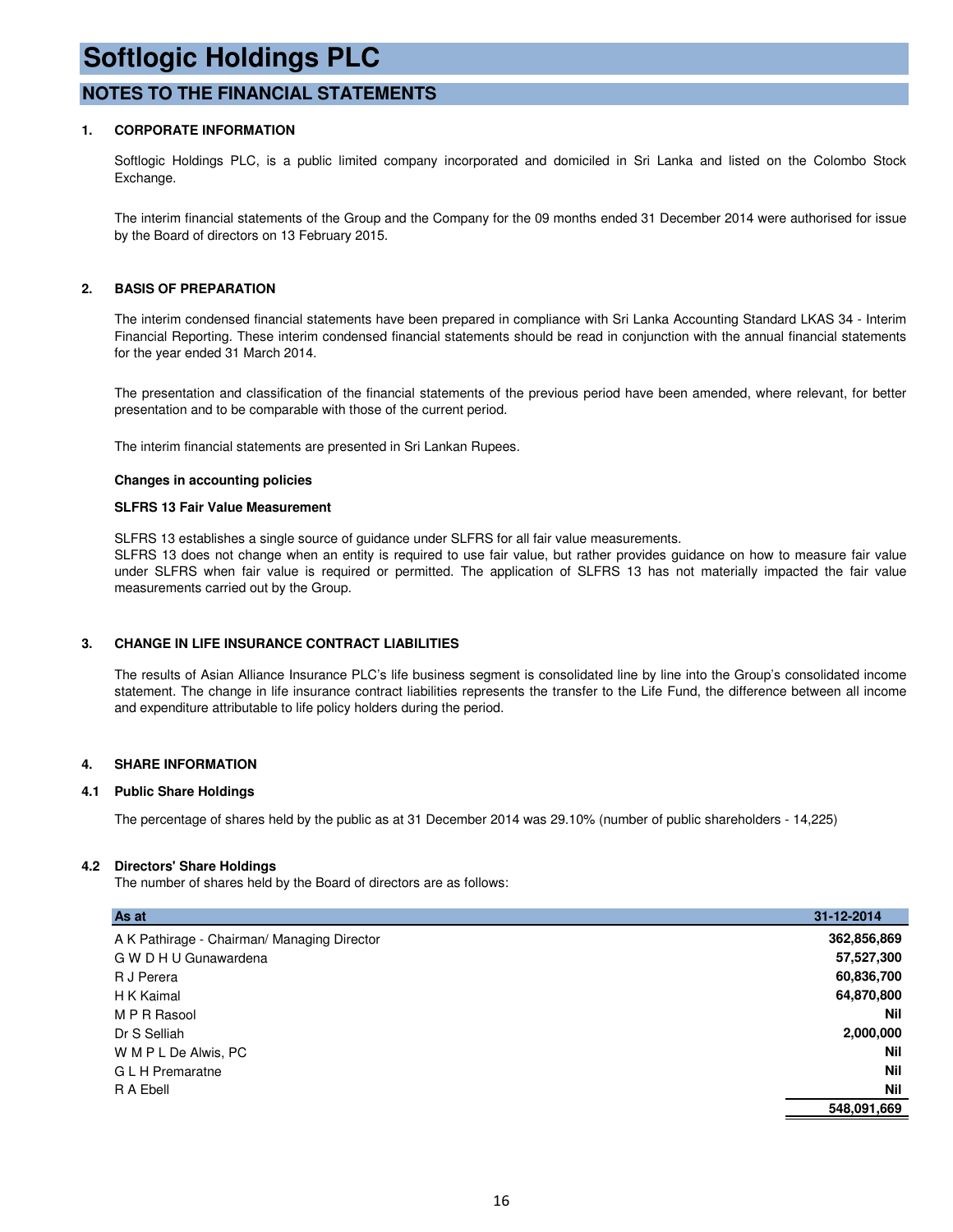### **NOTES TO THE FINANCIAL STATEMENTS**

#### **4.3 Twenty Largest Shareholders of the Company are as follows:**

|    | As at                                             | <b>Number of</b><br>shares<br>31-12-2014 | %     |
|----|---------------------------------------------------|------------------------------------------|-------|
| 1  | Mr. A K Pthirage                                  | 323,906,869                              | 41.58 |
| 2  | Mr. H K Kaimal                                    | 64,870,800                               | 8.33  |
| 3  | Mr. R J Perera                                    | 60,836,700                               | 7.81  |
| 4  | Mr. G W D H U Gunawardena                         |                                          | 7.38  |
| 5  |                                                   | 57,527,300                               | 5.91  |
|    | Pemberton Asian Opportunities Fund                | 46,000,000                               |       |
| 6  | Commercial Bank of Ceylon PLC/ A K Pathirage      | 38,950,000                               | 5.00  |
| 7  | HSBC INTL NOM LTD - UBS AG ZURICH                 | 9,943,519                                | 1.28  |
| 8  | <b>Employees Provident Fund</b>                   | 7,230,500                                | 0.93  |
| 9  | Bank of Ceylon A/C Ceybank Unit Trust             | 7,080,051                                | 0.91  |
| 10 | Mr. R S Captain                                   | 4,815,672                                | 0.62  |
| 11 | Asian Alliance Insurance PLC - A/C 02 (Life Fund) | 4,591,702                                | 0.59  |
| 12 | Mrs. A Selliah                                    | 4,236,000                                | 0.54  |
| 13 | Arunodhaya Investments (Private) Limited          | 3,950,000                                | 0.51  |
| 14 | Arunodhaya Industries (Private) Limited           | 3,950,000                                | 0.51  |
| 15 | Arunodhaya (Private) Limited                      | 3,950,000                                | 0.51  |
| 16 | Miss. S Subramaniam                               | 3,800,000                                | 0.49  |
| 17 | Mr. V Kailasapillai                               | 3,800,000                                | 0.49  |
| 18 | Mrs. A Kailasapillai                              | 3,800,000                                | 0.49  |
| 19 | Sampath Bank PLC A/C No. 1                        | 3,594,000                                | 0.46  |
| 20 | Mr. K Aravinthan                                  | 3,500,000                                | 0.45  |

#### **5. STATED CAPITAL MOVEMENTS**

**5.1 No of shares**

|                        | No of shares |
|------------------------|--------------|
| As at 01 April 2014    | 779,000,000  |
| As at 31 December 2014 | 779,000,000  |

#### **5.2 Value of shares**

|                        | нэ            |
|------------------------|---------------|
| As at 01 April 2014    | 5.089.000.000 |
| As at 31 December 2014 | 5,089,000,000 |

#### **6. INVESTOR INFORMATION**

| 6.1 | <b>Market Value of Shares</b>                                                   | 31-12-2014     |
|-----|---------------------------------------------------------------------------------|----------------|
|     | The market value of an ordinary share of Softlogic Holdings PLC was as follows. |                |
|     | Closing price on (Rs.)                                                          | 16.50          |
|     | Highest price recorded for the three months ending (Rs.)                        | 20.40          |
|     | Lowest price recorded for the three months ending (Rs.)                         | 14.90          |
|     | Market Capitalisation (Rs. mn)                                                  | 12,853.50      |
|     | 6.2 Ratios                                                                      |                |
|     | Net assets per share at the period end (Rs.)                                    | 9.52           |
|     | 6.3 Share Trading information from 01 October 2014 to 31 December 2014          |                |
|     | Number of shares traded                                                         | 31,749,925     |
|     | Value of shares traded (Rs.)                                                    | 554,437,160.20 |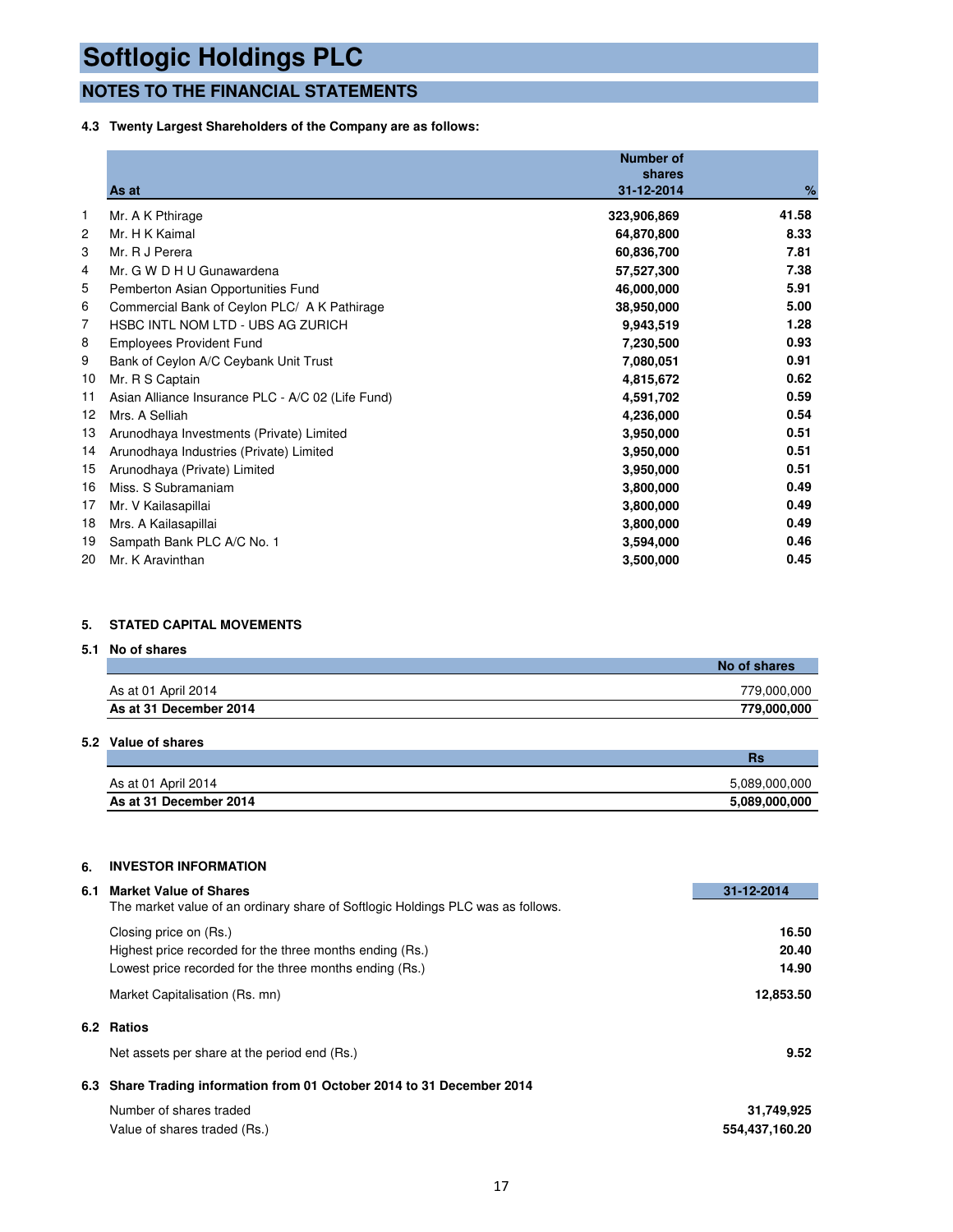### **NOTES TO THE FINANCIAL STATEMENTS**

#### **7. LISTED DEBENTURES**

#### **7.1** Details regarding the listed debentures are as follows;

10,000,000 rated unsecured redeemable debentures at the face value of Rs. 100.00 each with an annual effective interest rate of 16.70% were issued on 09 September 2013 which will be matured on 09 September 2016.

Interest rate of comparable Government Securities as at 31 December, 2014 - 6.83% (net of tax)

|     | 7.2 Ratios                                                             | 31-12-2014 |
|-----|------------------------------------------------------------------------|------------|
|     | Debt/ equity ratio                                                     | 2.70       |
|     | Quick asset ratio                                                      | 0.86       |
|     | Interest cover                                                         | 1.78       |
|     |                                                                        |            |
| 7.3 | Debenture Trading information from 01 October 2014 to 31 December 2014 | 31-12-2014 |
|     | Closing price on                                                       | 110.53     |
|     | Highest price recorded for the three months ending                     | 110.53     |
|     | Lowest price recorded for the three months ending                      | 106.00     |
|     | Interest Yield                                                         | 14.25%     |
|     | Year to maturity of trade                                              | 9.08%      |
|     |                                                                        |            |

Debentures were traded thrice during the period from 01 October 2014 to 31 December 2014

#### **8. CONTINGENCIES**

#### **CONTINGENT LIABILITIES**

There were no significant contingent liabilities as at the date of the statement of financial position other than those disclosed below, which require adjustments to or disclosures in the financial statements.

#### **8.1 Asiri Hospital Holdings PLC, Asiri Surgical Hospital PLC and Asiri Hospital Matara (Pvt) Ltd**

Pending litigations against Asiri Hospital Holdings PLC, Asiri Surgical Hospital PLC and Asiri Hospital Matara (Pvt) Ltd with a maximum liability of Rs. 43 mn, Rs. 50 mn and Rs. 51 mn respectively exist as at 31 December 2014 (2013 - Asiri Hospital Holdings PLC : Rs. 43 mn, Asiri Surgical Hospital PLC : Rs. Nil and Asiri Hospital Matara (Pvt) Ltd - Rs. 51 mn).

Although there can be no assurance, the directors believe, based on the information currently available, that the ultimate resolution of such legal procedures would not likely to have a material adverse effect on the company or on the group. Accordingly, no provision for any liability has been made in these financial statements.

#### **8.2 Asian Alliance Insurance PLC**

VAT Assessments were received by Asian Alliance Insurance PLC in October 2011 and April 2013 in relation to taxable periods ended 31 December 2009 and 31 December 2010 amounting to Rs. 4.90 mn and Rs. 26.90 mn respectively.

The Company has filed an appeal in November 2011 on the basis that the underlying computation includes items which are exempt /out of scope of the Value Added Tax Act. The Commissioner General of Inland Revenue has determined the assessment and the Company is in the process of appealing to the Tax Appeals Commission and awaiting the final decision.

Based on the information available and the advice of the tax consultants, the Directors are confident that the ultimate resolution of the above contingency is unlikely to have a material adverse effect on the company or on the group.

#### **8.3 Odel PLC**

Odel PLC received an income tax assessment from the department of Inland Revenue for an additional income tax liability of Rs. 16.02 mn (including penalty) for the years of assessment 2009/10. The Company has lodged an appeal against the said assessment and the Department of Inland Revenue has issued their determination on 14 January 2015, confirming the assessment. Management and the tax consultants are in the process of submitting an appeal to the Tax Appeal Commission.

Based on the information available and the advice of the tax consultants, the Directors are confident that the ultimate resolution of the above contingency is unlikely to have a material adverse effect on the company or on the group.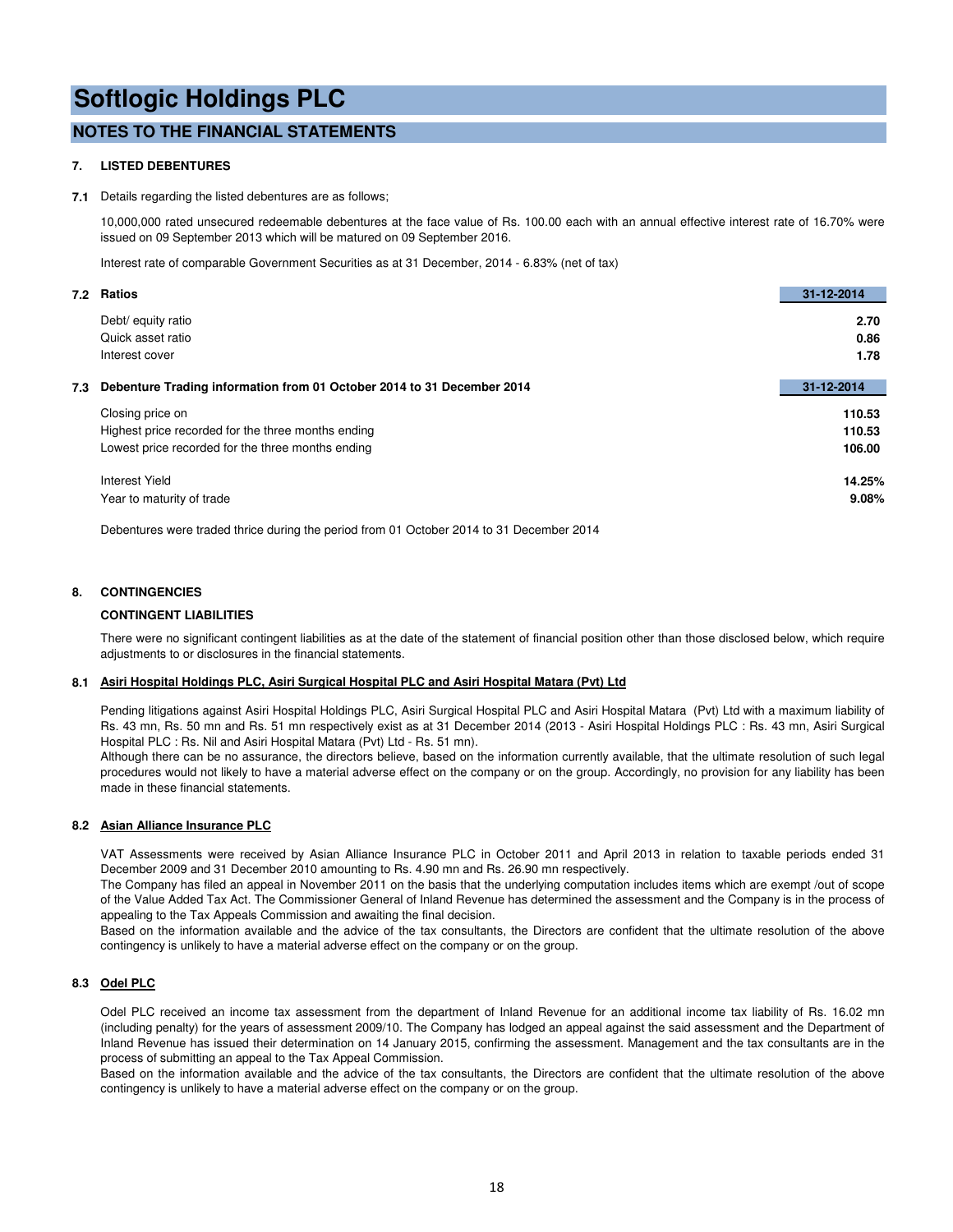#### **NOTES TO THE FINANCIAL STATEMENTS**

#### **8. CONTINGENCIES (cont…….)**

#### **8.4 Odel Information Technology Services (Pvt) Ltd**

Odel Information Technology Services (Pvt) Ltd, a fully owned subsidiary of Odel PLC received an income tax assessment from the department of Inland Revenue for an additional income tax liability of Rs. 33.3 mn (including penalty) for the years of assessments 2007/08, 2008/09, 2009/10, 2010/11 and for 2011/12. The company has lodged an appeal against the said assessments and awaiting the final decision. Based on the information available and the advice of the tax consultants, the Directors are confident that the ultimate resolution of the above contingency is unlikely to have a material adverse effect on the company or on the group.

#### **8.5 Odel Properties (Pvt) Ltd**

Odel Properties (Pvt) Ltd, a fully owned subsidiary of Odel PLC received an income tax assessment from the department of Inland Revenue for an additional income tax liability of Rs. 10.5 mn (including penalty) for the years of assessments 2011/12 and 2012/13. The company has lodged an appeal against the said assessments and awaiting the final decision.

Based on the information available and the advice of the tax consultants, the Directors are confident that the ultimate resolution of the above contingency is unlikely to have a material adverse effect on the company or on the group.

#### **9. CAPITAL COMMITMENTS**

As at 31 December 2014, the group had capital commitments contracted but not provided in the financial statements amounting to Rs. 1,200 mn (31 December 2013 - 2,440 mn).

#### **10. EVENTS AFTER THE REPORTING PERIOD**

There were no significant events subsequent to the date of the statement of financial position, which require disclosure in the financial statements other than the followings.

#### **10.1 Right issue of shares – Softlogic Finance PLC PLC**

The directors of Softlogic Finance PLC, a subsidiary of Softlogic Holdings PLC resolved to issue 13,376,411 new ordinary shares by way of a Right Issue at the rate of Rs. Thirty (30.00) per share. The proportion in which shares are to be issued Ten (10) new ordinary shares for every twenty eight (28) shares held.

The purpose for which the proceeds of the issue are to be utilized to expand the lending activities of the company and to fulfill the capital adequacy requirements which have arisen as a result of the business expansion .

#### **10.2 Reduction of Stated Capital - Softlogic Capital PLC**

Softlogic Capital PLC, a subsidiary of Softlogic Holdings PLC resolved to effect a reduction of the Stated Capital of the company amounting to Rs. 618,464,000.00. The reason for the reduction is to reduce the accumulated losses of the company.

The current stated capital and the proposed stated capital immediately after the reduction is as follows.

Current stated capital - Rs. 3,498,464,000.00

Proposed stated capital - Rs. 2,880,000,000.00

There is no change to the no of shares in issue and it would remain unchanged.

#### **10.3 Segregation of general and life insurance business of Asian Alliance Insurance PLC**

In compliance with the requirements of the Regulation of Insurance Industry Act No. 3 of 2011, Asian Alliance Insurance PLC, a subsidiary of Softlogic Holdings PLC has completed the segregation of its long term and general insurance business by the transfer of the general insurance business to a newly formed company, Asian Alliance Insurance General Ltd on 01 January 2015.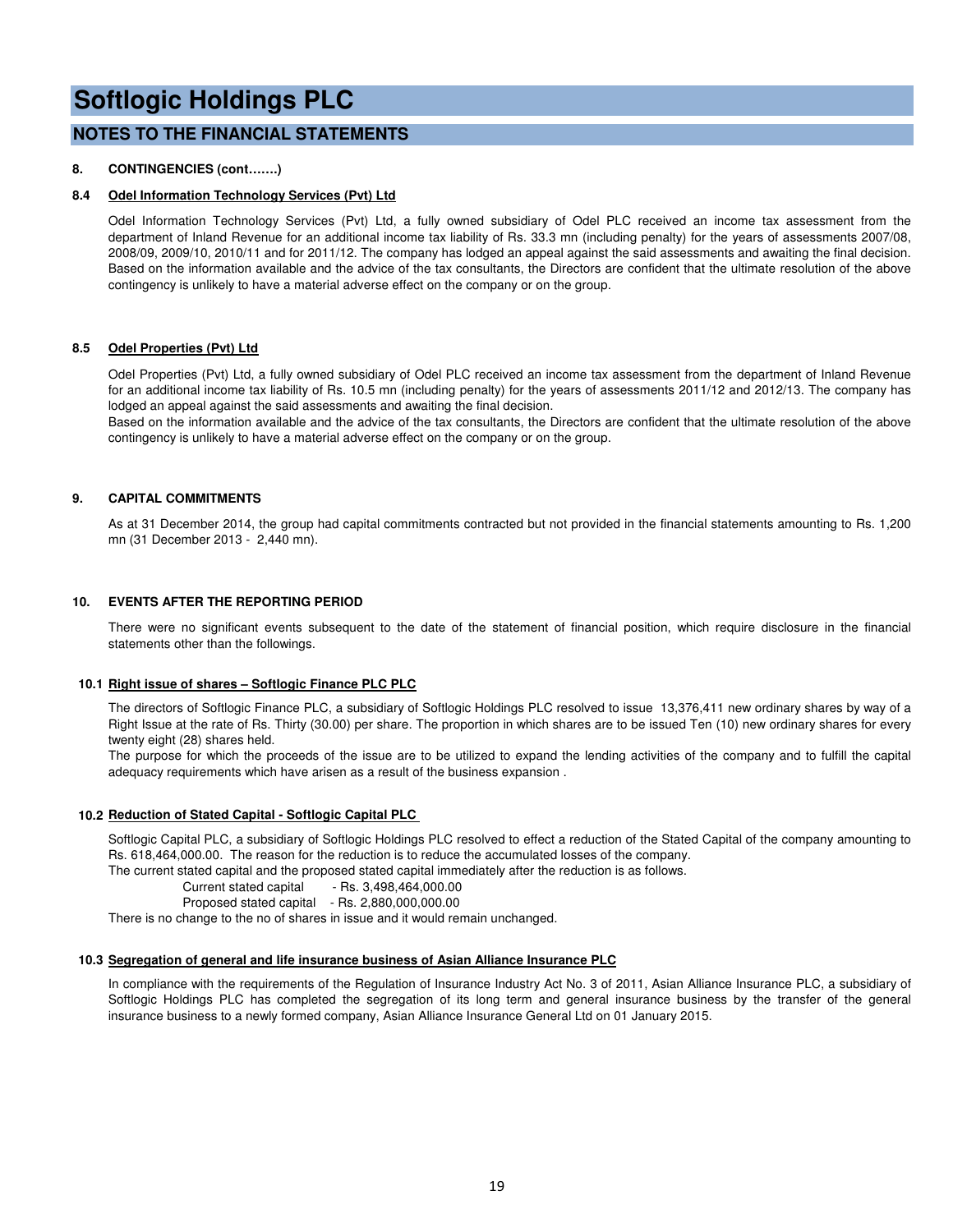### **NOTES TO THE FINANCIAL STATEMENTS**

#### **11. RELATED PARTY TRANSACTIONS**

#### **11.1 Transactions with related parties**

|                                                  |                                               | <b>Group</b>                                  | Company                                       |                                               |  |  |
|--------------------------------------------------|-----------------------------------------------|-----------------------------------------------|-----------------------------------------------|-----------------------------------------------|--|--|
| In Rs.                                           | <b>Unaudited</b><br>9 months to<br>31-12-2014 | <b>Unaudited</b><br>9 months to<br>31-12-2013 | <b>Unaudited</b><br>9 months to<br>31-12-2014 | <b>Unaudited</b><br>9 months to<br>31-12-2013 |  |  |
| <b>Subsidiaries</b>                              |                                               |                                               |                                               |                                               |  |  |
| (Purchases) / sales of goods                     |                                               | ä,                                            | (26, 536, 790)                                | (2,608,785)                                   |  |  |
| (Receiving) / rendering of services              | ٠                                             | ÷,                                            | 280,591,540                                   | 250,080,475                                   |  |  |
| (Purchases) / sale of property plant & equipment |                                               | $\overline{a}$                                | (2,823,650)                                   | (6,031,200)                                   |  |  |
| Loans given / (obtained)                         |                                               |                                               | 16,236,322                                    | 2,575,405,000                                 |  |  |
| Interest received / (paid)                       | ٠                                             | $\overline{a}$                                | 67,643,000                                    | 215,648,400                                   |  |  |
| Rent received / (paid)                           | ä,                                            | $\bar{a}$                                     | 17,233,395                                    | 12,595,000                                    |  |  |
| Dividend received                                | ٠                                             | ÷,                                            | 114,097,655                                   | 6,158,130                                     |  |  |
| Guarantee charges received                       |                                               |                                               | 54,424,490                                    |                                               |  |  |
| Guarantees given / (obtained)                    | ٠                                             | $\blacksquare$                                | 11,896,328,000                                | 7,356,800,000                                 |  |  |
| <b>Associates</b>                                |                                               |                                               |                                               |                                               |  |  |
| (Purchases) / sale of property plant & equipment | 2,851,065                                     | 24,604,580                                    |                                               |                                               |  |  |
| (Receiving) / rendering of services              | 9,536,010                                     | 9,251,635                                     | 9,116,900                                     | 8,676,000                                     |  |  |
| Dividend received                                |                                               | ÷,                                            | 1,000,000                                     | 27,000,000                                    |  |  |
| Key management personnel                         |                                               |                                               |                                               |                                               |  |  |
| (Receiving) / rendering of services              | ٠                                             | $\sim$                                        |                                               |                                               |  |  |
| Close family members of KMP                      |                                               |                                               |                                               |                                               |  |  |
| (Receiving) / rendering of services              |                                               | $\overline{a}$                                |                                               |                                               |  |  |
| Post employment benefit plan                     |                                               |                                               |                                               |                                               |  |  |
| Contributions to the provident fund              | 9,746,008                                     | 8,591,100                                     | 2,211,000                                     | 1,552,500                                     |  |  |

#### **11.2 Terms and conditions of transactions with related parties**

Transactions with related parties are carried out in the ordinary course of the business. Outstanding current account balances at year end are unsecured, interest free and settlement occurs in cash. Interest bearing borrowings are at pre-determined interest rates and terms.